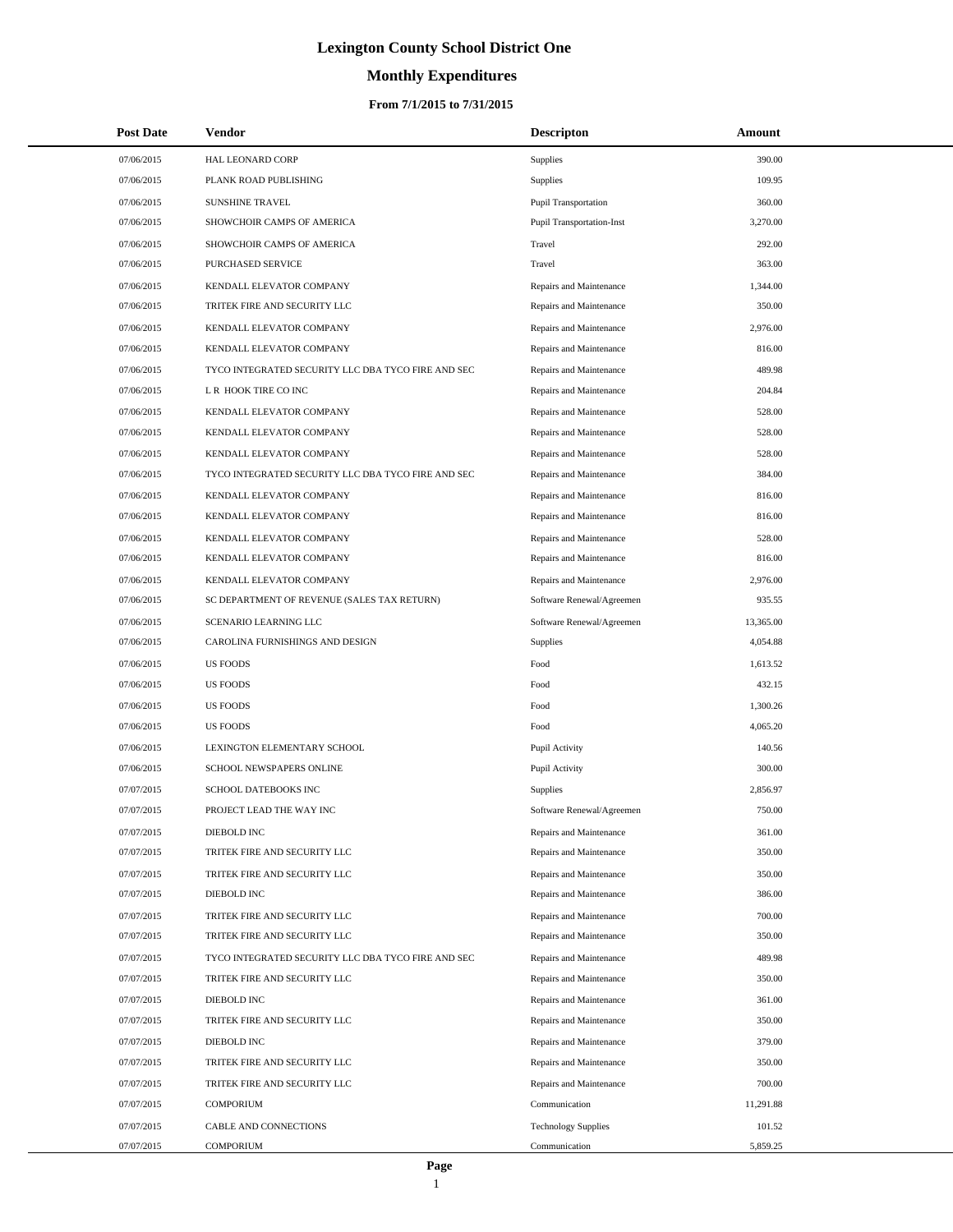# **Monthly Expenditures**

## **From 7/1/2015 to 7/31/2015**

| <b>Post Date</b> | Vendor                                      | <b>Descripton</b>              | Amount    |
|------------------|---------------------------------------------|--------------------------------|-----------|
| 07/07/2015       | <b>COMPORIUM</b>                            | Communication                  | 2,040.25  |
| 07/07/2015       | <b>COMPORIUM</b>                            | Communication                  | 3,770.41  |
| 07/07/2015       | <b>COMPORIUM</b>                            | Communication                  | 1,974.62  |
| 07/07/2015       | <b>COMPORIUM</b>                            | Communication                  | 3,067.83  |
| 07/07/2015       | <b>COMPORIUM</b>                            | Communication                  | 2,601.00  |
| 07/07/2015       | <b>COMPORIUM</b>                            | Communication                  | 1,322.79  |
| 07/07/2015       | <b>COMPORIUM</b>                            | Communication                  | 2,880.01  |
| 07/07/2015       | <b>COMPORIUM</b>                            | Communication                  | 2,089.12  |
| 07/07/2015       | <b>COMPORIUM</b>                            | Communication                  | 1,977.14  |
| 07/07/2015       | <b>COMPORIUM</b>                            | Communication                  | 2,029.09  |
| 07/07/2015       | <b>COMPORIUM</b>                            | Communication                  | 2,692.75  |
| 07/07/2015       | <b>COMPORIUM</b>                            | Communication                  | 2,249.31  |
| 07/07/2015       | <b>COMPORIUM</b>                            | Communication                  | 2,877.93  |
| 07/07/2015       | <b>COMPORIUM</b>                            | Communication                  | 5,499.25  |
| 07/07/2015       | <b>COMPORIUM</b>                            | Communication                  | 2,344.13  |
| 07/07/2015       | <b>COMPORIUM</b>                            | Communication                  | 2,458.22  |
| 07/07/2015       | <b>COMPORIUM</b>                            | Communication                  | 2,350.42  |
| 07/07/2015       | <b>COMPORIUM</b>                            | Communication                  | 2,244.65  |
| 07/07/2015       | <b>COMPORIUM</b>                            | Communication                  | 2,502.67  |
| 07/07/2015       | <b>COMPORIUM</b>                            | Communication                  | 3,095.70  |
| 07/07/2015       | <b>COMPORIUM</b>                            | Communication                  | 2,514.68  |
| 07/07/2015       | <b>COMPORIUM</b>                            | Communication                  | 2,381.70  |
| 07/07/2015       | <b>COMPORIUM</b>                            | Communication                  | 2,474.61  |
| 07/07/2015       | <b>COMPORIUM</b>                            | Communication                  | 1,926.29  |
| 07/07/2015       | <b>COMPORIUM</b>                            | Communication                  | 1,832.72  |
| 07/07/2015       | <b>COMPORIUM</b>                            | Communication                  | 2,077.67  |
| 07/07/2015       | <b>COMPORIUM</b>                            | Communication                  | 2,197.44  |
| 07/07/2015       | <b>COMPORIUM</b>                            | Communication                  | 2,713.99  |
| 07/07/2015       | <b>COMPORIUM</b>                            | Communication                  | 6,639.84  |
| 07/07/2015       | <b>COMPORIUM</b>                            | Communication                  | 2,645.38  |
| 07/08/2015       | US INK AND TONER INC                        | Supplies                       | 1,238.16  |
| 07/08/2015       | SC DEPARTMENT OF REVENUE (SALES TAX RETURN) | Supplies                       | 107.34    |
| 07/08/2015       | US INK AND TONER INC                        | Supplies                       | 1,533.42  |
| 07/08/2015       | SC DEPARTMENT OF REVENUE (SALES TAX RETURN) | Supplies                       | 216.68    |
| 07/08/2015       | US INK AND TONER INC                        | Supplies                       | 3,095.40  |
| 07/08/2015       | MACKIN LIBRARY MEDIA                        | <b>Library Books</b>           | 711.72    |
| 07/08/2015       | HILTON SUITES ATLANTA PERIMETER             | Travel                         | 1,475.52  |
| 07/08/2015       | PALMETTO PROPANE                            | Energy                         | 641.50    |
| 07/08/2015       | BREWER CO INC F AND E CHECK PROTECTOR CO    | Software Renewal/Agreemen      | 1,499.00  |
| 07/08/2015       | DRUM CORPS INTERNATIONAL                    | Pupil Activity                 | 1,870.00  |
| 07/08/2015       | C A JOHNSON HIGH SCHOOL                     | Pupil Activity                 | 150.00    |
| 07/09/2015       | PRESENTATION SYSTEMS SOUTH INC              | Supplies                       | 1,515.43  |
| 07/09/2015       | FORMS AND SUPPLY INC (FSI)                  | Supplies                       | 118.56    |
| 07/09/2015       | FORMS AND SUPPLY INC (FSI)                  | Supplies                       | 160.23    |
| 07/09/2015       | GREENE FINNEY AND HORTON LLP                | <b>Bd of Ed Audit Services</b> | 15,000.00 |
| 07/09/2015       | RAPTOR TECHNOLOGIES INC                     | Supplies                       | 200.00    |
| 07/09/2015       | PURCHASED SERVICE                           | Other Objects                  | 133.75    |
| 07/09/2015       | HOMECOURT PUBLISHERS                        | Software Renewal/Agreemen      | 12,400.00 |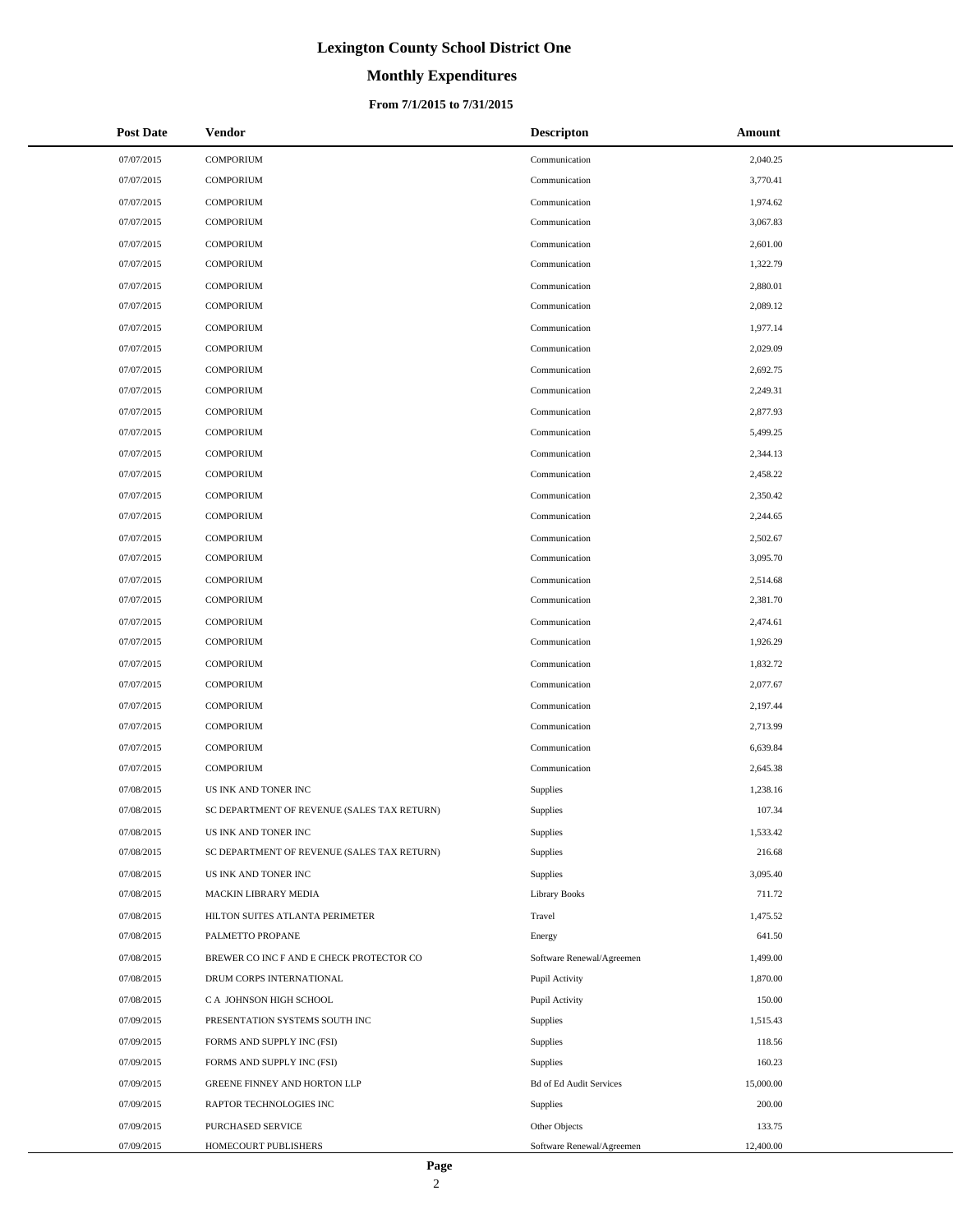# **Monthly Expenditures**

## **From 7/1/2015 to 7/31/2015**

| <b>Post Date</b> | Vendor                                            | <b>Descripton</b>       | Amount    |  |
|------------------|---------------------------------------------------|-------------------------|-----------|--|
| 07/09/2015       | <b>KEN CLARY AND CO</b>                           | Supplies                | 12,497.60 |  |
| 07/09/2015       | PALMETTO TENNIS CLASSIC HIGH SCHOOL INVITATIONAL  | Pupil Activity          | 200.00    |  |
| 07/09/2015       | HYATT PLACE GREENVILLE HAYWOOD                    | Pupil Activity          | 189.28    |  |
| 07/13/2015       | US INK AND TONER INC                              | Supplies                | 256.18    |  |
| 07/13/2015       | US SCHOOL SUPPLY INC                              | Supplies                | 179.75    |  |
| 07/13/2015       | US INK AND TONER INC                              | Supplies                | 1,999.76  |  |
| 07/13/2015       | PRESENTATION SYSTEMS SOUTH INC                    | Supplies                | 384.98    |  |
| 07/13/2015       | TRIUNE MARKETING CO                               | Supplies                | 891.31    |  |
| 07/13/2015       | US INK AND TONER INC                              | Supplies                | 256.18    |  |
| 07/13/2015       | US SCHOOL SUPPLY INC                              | Supplies                | 179.75    |  |
| 07/13/2015       | <b>MBM CORP</b>                                   | Supplies                | 635.67    |  |
| 07/13/2015       | DIGITAL OFFICE SOLUTIONS INC                      | Supplies                | 371.50    |  |
| 07/13/2015       | PRESENTATION SYSTEMS SOUTH INC                    | Supplies                | 427.79    |  |
| 07/13/2015       | US INK AND TONER INC                              | Supplies                | 491.55    |  |
| 07/13/2015       | SUZUKI MUSIC USA                                  | Supplies                | 480.00    |  |
| 07/13/2015       | TRITEK FIRE AND SECURITY LLC                      | Repairs and Maintenance | 255.00    |  |
| 07/13/2015       | SOUTHEASTERN PAPER                                | Supplies-Maintenace     | 505.20    |  |
| 07/13/2015       | <b>WW GRAINGER</b>                                | Supplies-Maintenace     | 701.06    |  |
| 07/13/2015       | CALICO INDUSTRIES INC                             | Supplies-Maintenace     | 1,098.89  |  |
| 07/13/2015       | SOUTHEASTERN PAPER                                | Supplies-Maintenace     | 2,776.38  |  |
| 07/13/2015       | PALMETTO PROPANE                                  | Energy                  | 270.66    |  |
| 07/13/2015       | THYSSENKRUPP ELEVATOR                             | Repairs and Maintenance | 927.78    |  |
| 07/13/2015       | REBEL YELL INC                                    | Supplies-Maintenace     | 224.70    |  |
| 07/13/2015       | SOUTHEASTERN PAPER                                | Supplies-Maintenace     | 1,568.62  |  |
| 07/13/2015       | SOUTHEASTERN PAPER                                | Supplies-Maintenace     | 721.72    |  |
| 07/13/2015       | REBEL YELL INC                                    | Supplies-Maintenace     | 224.70    |  |
| 07/13/2015       | PURCHASED SERVICE                                 | Travel                  | 156.76    |  |
| 07/13/2015       | <b>CLASS GUITAR RESOURCES</b>                     | Pupil Activity          | 897.00    |  |
| 07/14/2015       | FORMS AND SUPPLY INC (FSI)                        | Supplies                | 538.75    |  |
| 07/14/2015       | ROCHESTER 100 INC                                 | Supplies                | 402.50    |  |
| 07/14/2015       | RAPTOR TECHNOLOGIES INC                           | Supplies                | 200.00    |  |
| 07/14/2015       | FORMS AND SUPPLY INC (FSI)                        | Supplies                | 308.93    |  |
| 07/14/2015       | FORMS AND SUPPLY INC (FSI)                        | Supplies                | 1,386.01  |  |
| 07/14/2015       | FORMS AND SUPPLY INC (FSI)                        | Supplies                | 1,714.14  |  |
| 07/14/2015       | FORMS AND SUPPLY INC (FSI)                        | Supplies                | 114.40    |  |
| 07/14/2015       | INTERNATIONAL BACCALAUREATE ORGANIZATION          | Dues and Fees           | 10,999.95 |  |
| 07/14/2015       | FORMS AND SUPPLY INC (FSI)                        | Supplies                | 417.30    |  |
| 07/14/2015       | <b>ADM SIGNS</b>                                  | Supplies-Maintenace     | 145.52    |  |
| 07/14/2015       | FORMS AND SUPPLY INC (FSI)                        | Supplies-Maintenace     | 121.21    |  |
| 07/14/2015       | DADE PAPER AND BAG CO                             | Supplies-Maintenace     | 745.58    |  |
| 07/14/2015       | DADE PAPER AND BAG CO                             | Supplies-Maintenace     | 623.60    |  |
| 07/14/2015       | <b>WW GRAINGER</b>                                | Supplies-Maintenace     | 378.14    |  |
| 07/14/2015       | <b>WW GRAINGER</b>                                | Supplies-Maintenace     | 1,224.94  |  |
| 07/14/2015       | DADE PAPER AND BAG CO                             | Supplies-Maintenace     | 465.99    |  |
| 07/14/2015       | DADE PAPER AND BAG CO                             | Supplies-Maintenace     | 465.99    |  |
| 07/14/2015       | SMITH AND JONES JANITORIAL SUPPLIES AND EQUIP INC | Supplies-Maintenace     | 1,574.52  |  |
| 07/14/2015       | DADE PAPER AND BAG CO                             | Supplies-Maintenace     | 465.99    |  |
| 07/14/2015       | FORMS AND SUPPLY INC (FSI)                        | Supplies-Maintenace     | 242.42    |  |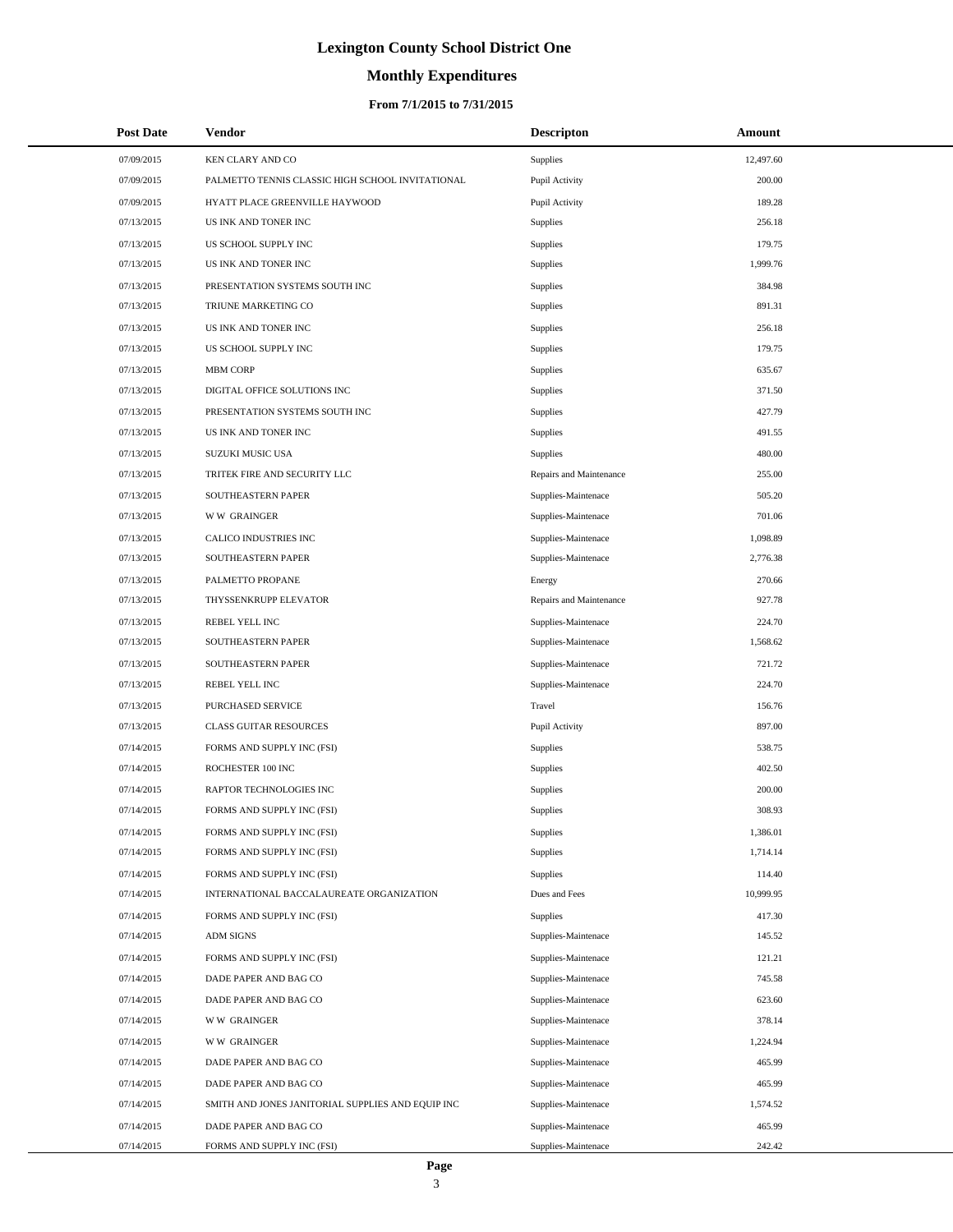# **Monthly Expenditures**

## **From 7/1/2015 to 7/31/2015**

| <b>Post Date</b> | Vendor                                      | <b>Descripton</b>          | Amount    |
|------------------|---------------------------------------------|----------------------------|-----------|
| 07/14/2015       | CALICO INDUSTRIES INC                       | Supplies-Maintenace        | 274.72    |
| 07/14/2015       | DADE PAPER AND BAG CO                       | Supplies-Maintenace        | 752.42    |
| 07/14/2015       | <b>WW GRAINGER</b>                          | Supplies-Maintenace        | 753.29    |
| 07/14/2015       | DADE PAPER AND BAG CO                       | Supplies-Maintenace        | 931.97    |
| 07/14/2015       | <b>BAUDVILLE COMPUTER PRODUCTS</b>          | Supplies                   | 434.25    |
| 07/14/2015       | PINE PRESS OF LEXINGTON INC                 | Printing and Binding       | 3,085.42  |
| 07/14/2015       | FOLLETT SCHOOL SOLUTIONS INC                | Software Renewal/Agreemen  | 1,260.46  |
| 07/14/2015       | MONOPRICE.COM                               | <b>Technology Supplies</b> | $-10.47$  |
| 07/14/2015       | R L BRYAN CO TEXTBOOK DEPOSITORY            | Pupil Activity             | 4,000.00  |
| 07/14/2015       | IN TUNE MONTHLY                             | Pupil Activity             | 328.50    |
| 07/15/2015       | SCHOOL SPECIALTY INC                        | <b>Supplies</b>            | 580.40    |
| 07/15/2015       | FORMS AND SUPPLY INC (FSI)                  | <b>Supplies</b>            | 897.86    |
| 07/15/2015       | <b>DELL COMPUTERS</b>                       | <b>Supplies</b>            | 2,107.80  |
| 07/15/2015       | FORMS AND SUPPLY INC (FSI)                  | <b>Supplies</b>            | 117.31    |
| 07/15/2015       | US INK AND TONER INC                        | <b>Supplies</b>            | 627.52    |
| 07/15/2015       | ROCHESTER 100 INC                           | <b>Supplies</b>            | 230.00    |
| 07/15/2015       | EXPEDITIONARY LEARNING OUTWARD BOUND INC    | Inst Prog Improvement      | 29,100.00 |
| 07/15/2015       | FORMS AND SUPPLY INC (FSI)                  | Supplies                   | 285.69    |
| 07/15/2015       | DADE PAPER AND BAG CO                       | Supplies-Maintenace        | 2,508.08  |
| 07/15/2015       | DADE PAPER AND BAG CO                       | Supplies-Maintenace        | 745.58    |
| 07/15/2015       | CALICO INDUSTRIES INC                       | Supplies-Maintenace        | 549.45    |
| 07/15/2015       | REBEL YELL INC                              | Supplies-Maintenace        | 224.70    |
| 07/15/2015       | OSWALD WHOLESALE LUMBER INC                 | Supplies-Maintenace        | 1,734.33  |
| 07/15/2015       | PURCHASED SERVICE                           | Travel                     | 687.13    |
| 07/15/2015       | FORMS AND SUPPLY INC (FSI)                  | <b>Supplies</b>            | 311.26    |
| 07/15/2015       | <b>ULINE</b>                                | Supplies                   | 121.00    |
| 07/15/2015       | FORMS AND SUPPLY INC (FSI)                  | <b>Supplies</b>            | 102.19    |
| 07/15/2015       | SCHOOL SPECIALTY INC                        | Pupil Activity             | 107.50    |
| 07/15/2015       | <b>MARIANNA</b>                             | Pupil Activity             | 7,780.80  |
| 07/15/2015       | SC DEPARTMENT OF REVENUE (SALES TAX RETURN) | Pupil Activity             | 544.66    |
| 07/15/2015       | SC HIGH SCHOOL LEAGUE                       | Pupil Activity             | 3,451.90  |
| 07/16/2015       | SCHOOL SPECIALTY INC                        | Supplies                   | 112.75    |
| 07/16/2015       | ROCHESTER 100 INC                           | <b>Supplies</b>            | 460.00    |
| 07/16/2015       | ROCHESTER 100 INC                           | Supplies                   | 506.00    |
| 07/16/2015       | FORMS AND SUPPLY INC (FSI)                  | <b>Supplies</b>            | 1,811.61  |
| 07/16/2015       | SCHOOL SPECIALTY INC                        | <b>Supplies</b>            | 304.39    |
| 07/16/2015       | <b>DELL COMPUTERS</b>                       | Supplies                   | 3,307.16  |
| 07/16/2015       | SCHOOL SPECIALTY INC                        | Supplies                   | 1,156.30  |
| 07/16/2015       | <b>JAMES F MARTIN INN</b>                   | Travel                     | 329.67    |
| 07/16/2015       | DEMCO INC                                   | Supplies                   | 811.90    |
| 07/16/2015       | PURCHASED SERVICE                           | Travel                     | 138.00    |
| 07/16/2015       | FORMS AND SUPPLY INC (FSI)                  | Supplies-Maintenace        | 121.21    |
| 07/16/2015       | DADE PAPER AND BAG CO                       | Supplies-Maintenace        | 2,329.93  |
| 07/16/2015       | REBEL YELL INC                              | Supplies-Maintenace        | 224.70    |
| 07/16/2015       | ROTARY CLUB OF LEXINGTON                    | Dues and Fees              | 180.00    |
| 07/16/2015       | <b>APPLE INC</b>                            | <b>Technology Supplies</b> | 10,486.00 |
| 07/16/2015       | CASH                                        | Other Objects              | 300.00    |
| 07/16/2015       | CASH                                        | Other Objects              | 300.00    |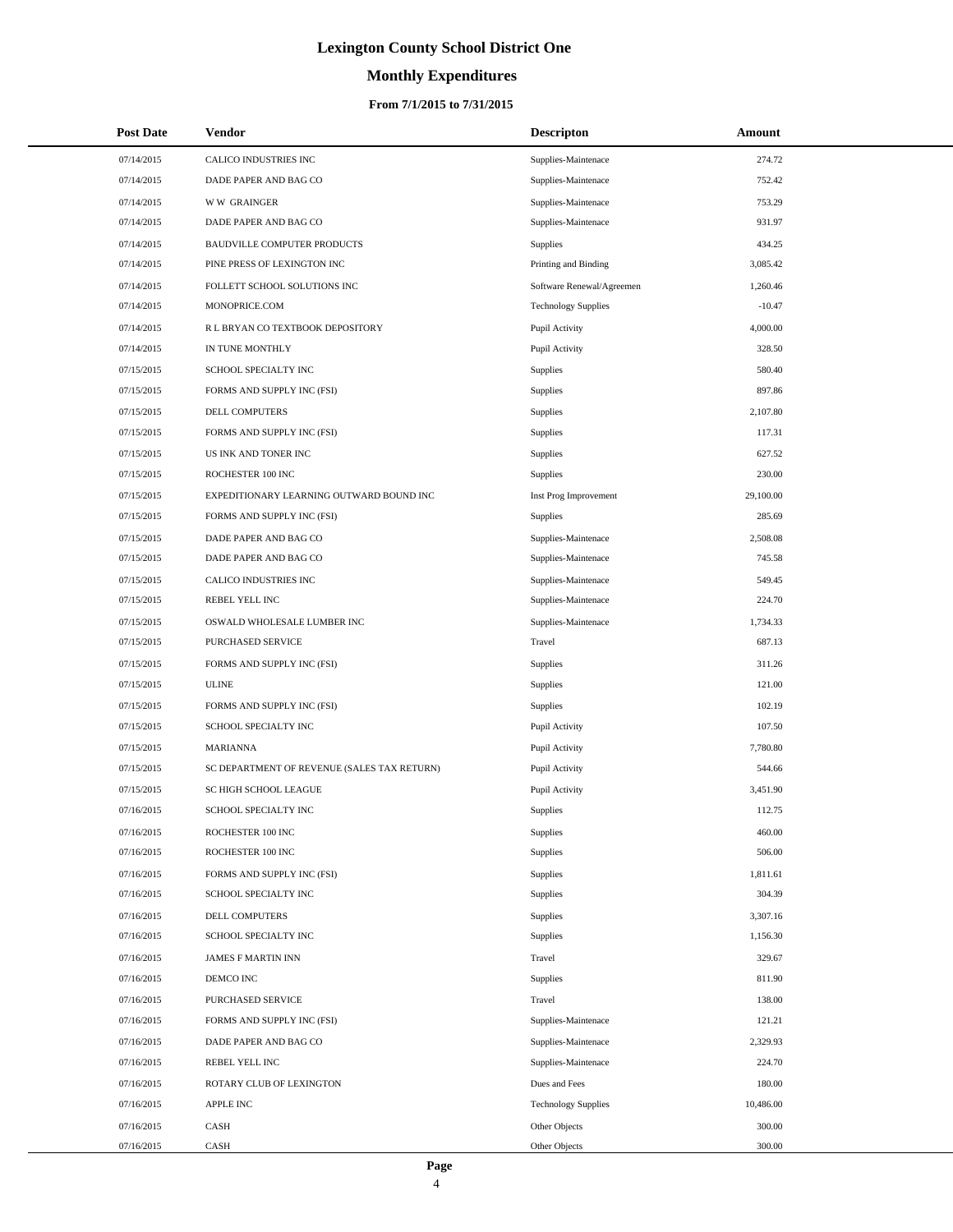# **Monthly Expenditures**

## **From 7/1/2015 to 7/31/2015**

| <b>Post Date</b> | <b>Vendor</b>                          | <b>Descripton</b>             | Amount    |
|------------------|----------------------------------------|-------------------------------|-----------|
| 07/16/2015       | CASH                                   | Other Objects                 | 125.00    |
| 07/16/2015       | CASH                                   | Other Objects                 | 125.00    |
| 07/16/2015       | CASH                                   | Other Objects                 | 125.00    |
| 07/16/2015       | CASH                                   | Other Objects                 | 350.00    |
| 07/16/2015       | CAMCOR                                 | Pupil Activity                | 1,346.98  |
| 07/16/2015       | FORMS AND SUPPLY INC (FSI)             | Pupil Activity                | 2,285.52  |
| 07/16/2015       | COMPUTER DESIGN CONSULTING SERVICE LLC | Pupil Activity                | 936.25    |
| 07/16/2015       | RAPTOR TECHNOLOGIES INC                | Pupil Activity                | 634.00    |
| 07/16/2015       | NUIDEA SCHOOL SUPPLY CO                | Pupil Activity                | 1,848.54  |
| 07/20/2015       | SCHOOL SPECIALTY INC                   | Supplies                      | 146.84    |
| 07/20/2015       | SCHOOL SPECIALTY INC                   | Supplies                      | 311.35    |
| 07/20/2015       | <b>US POSTAL SERVICE</b>               | Supplies                      | 169.24    |
| 07/20/2015       | DELL COMPUTERS                         | Supplies                      | 598.09    |
| 07/20/2015       | DELL COMPUTERS                         | <b>Technology Supplies</b>    | 287.83    |
| 07/20/2015       | SCHOOL SPECIALTY INC                   | Supplies                      | 107.66    |
| 07/20/2015       | SCHOOL SPECIALTY INC                   | Supplies                      | 343.63    |
| 07/20/2015       | SCHOOL SPECIALTY INC                   | Supplies                      | 452.57    |
| 07/20/2015       | FORMS AND SUPPLY INC (FSI)             | Supplies                      | 105.78    |
| 07/20/2015       | PINE GROVE INC                         | Tuition                       | 1,965.60  |
| 07/20/2015       | CAROLINA CHILDRENS HOME                | <b>Instructional Services</b> | 725.00    |
| 07/20/2015       | PURCHASED SERVICE                      | Travel                        | 120.75    |
| 07/20/2015       | PURCHASED SERVICE                      | Travel                        | 176.53    |
| 07/20/2015       | PURCHASED SERVICE                      | Other Prof & Tech Service     | 156.95    |
| 07/20/2015       | PURCHASED SERVICE                      | Other Prof & Tech Service     | 139.00    |
| 07/20/2015       | PURCHASED SERVICE                      | Travel                        | 375.17    |
| 07/20/2015       | CHILDS AND HALLIGAN P A                | <b>Legal Services</b>         | 21,770.83 |
| 07/20/2015       | PURCHASED SERVICE                      | Travel                        | 263.95    |
| 07/20/2015       | FORMS AND SUPPLY INC (FSI)             | Supplies                      | 111.23    |
| 07/20/2015       | BOILER SAFETY PROGRAM SC DEPT OF LLR   | Other Property Services       | 175.00    |
| 07/20/2015       | COMMUNICATION MANAGEMENT INC           | Repairs and Maintenance       | 3,154.00  |
| 07/20/2015       | COMMUNICATION MANAGEMENT INC           | Supplies-Maintenace           | 3,027.30  |
| 07/20/2015       | DADE PAPER AND BAG CO                  | Supplies-Maintenace           | 2,508.08  |
| 07/20/2015       | CALICO INDUSTRIES INC                  | Supplies-Maintenace           | 714.28    |
| 07/20/2015       | DADE PAPER AND BAG CO                  | Supplies-Maintenace           | 627.02    |
| 07/20/2015       | COMMUNICATION MANAGEMENT INC           | <b>Technology Supplies</b>    | 424.90    |
| 07/20/2015       | <b>BOOKSOURCE</b>                      | Supplies                      | 9,003.15  |
| 07/20/2015       | PURCHASED SERVICE                      | Travel                        | 304.96    |
| 07/20/2015       | COMMUNICATION MANAGEMENT INC           | <b>Technology Supplies</b>    | 462.90    |
| 07/20/2015       | THE HOODMAN                            | Repairs and Maintenance       | 260.00    |
| 07/20/2015       | <b>COMPORIUM</b>                       | Communication                 | 1,162.84  |
| 07/20/2015       | THE HOODMAN                            | Repairs and Maintenance       | 130.00    |
| 07/20/2015       | THE HOODMAN                            | Repairs and Maintenance       | 130.00    |
| 07/20/2015       | THE HOODMAN                            | Repairs and Maintenance       | 130.00    |
| 07/20/2015       | THE HOODMAN                            | Repairs and Maintenance       | 130.00    |
| 07/20/2015       | THE HOODMAN                            | Repairs and Maintenance       | 130.00    |
| 07/20/2015       | THE HOODMAN                            | Repairs and Maintenance       | 130.00    |
| 07/20/2015       | THE HOODMAN                            | Repairs and Maintenance       | 130.00    |
| 07/20/2015       | THE HOODMAN                            | Repairs and Maintenance       | 130.00    |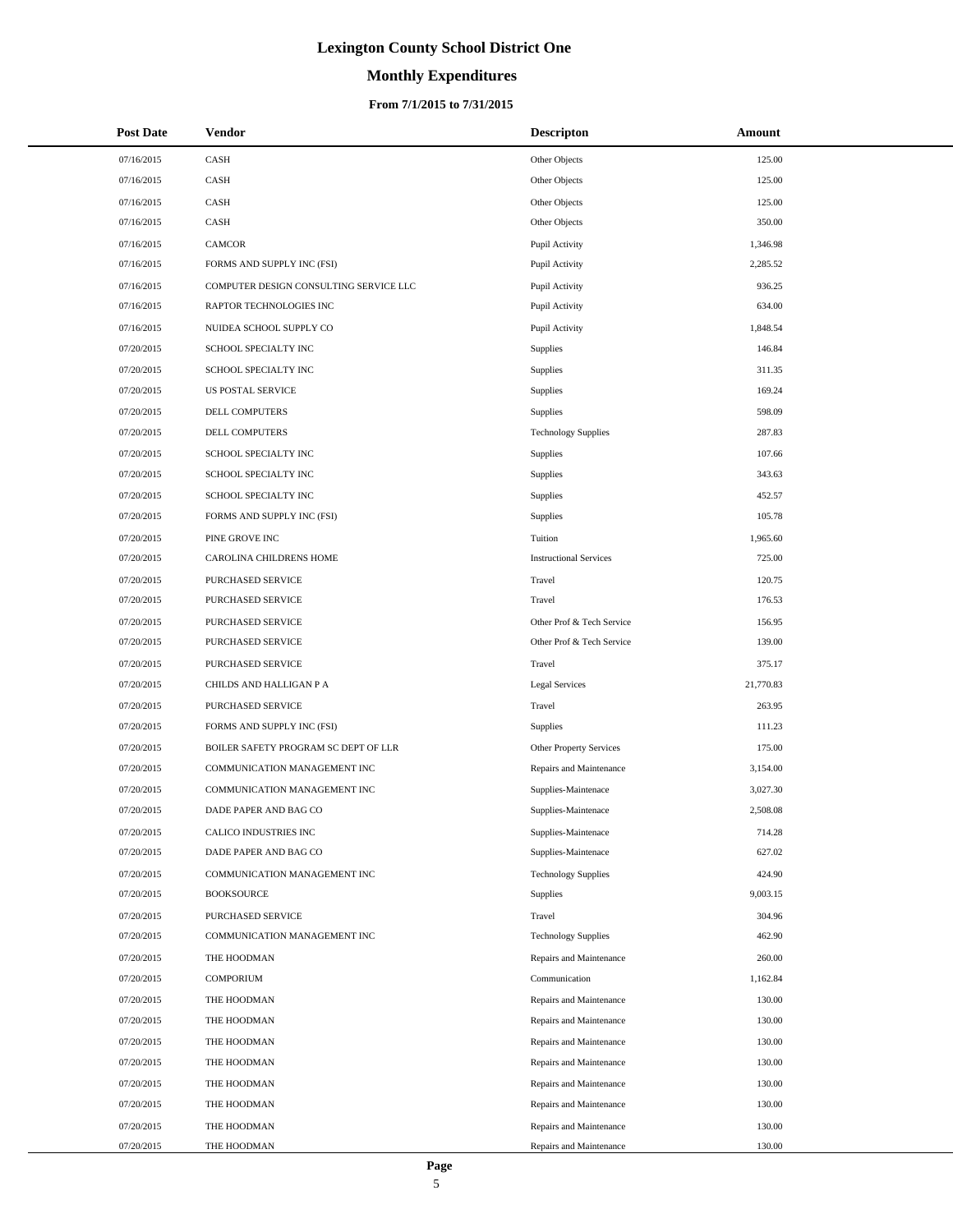# **Monthly Expenditures**

## **From 7/1/2015 to 7/31/2015**

| <b>Post Date</b> | Vendor                                           | <b>Descripton</b>             | Amount    |
|------------------|--------------------------------------------------|-------------------------------|-----------|
| 07/20/2015       | THE HOODMAN                                      | Repairs and Maintenance       | 130.00    |
| 07/20/2015       | THE HOODMAN                                      | Repairs and Maintenance       | 130.00    |
| 07/20/2015       | THE HOODMAN                                      | Repairs and Maintenance       | 130.00    |
| 07/20/2015       | THE HOODMAN                                      | Repairs and Maintenance       | 130.00    |
| 07/20/2015       | THE HOODMAN                                      | Repairs and Maintenance       | 130.00    |
| 07/20/2015       | THE HOODMAN                                      | Repairs and Maintenance       | 130.00    |
| 07/20/2015       | THE HOODMAN                                      | Repairs and Maintenance       | 130.00    |
| 07/20/2015       | THE HOODMAN                                      | Repairs and Maintenance       | 130.00    |
| 07/20/2015       | THE HOODMAN                                      | Repairs and Maintenance       | 130.00    |
| 07/20/2015       | THE HOODMAN                                      | Repairs and Maintenance       | 130.00    |
| 07/20/2015       | THE HOODMAN                                      | Repairs and Maintenance       | 130.00    |
| 07/20/2015       | THE HOODMAN                                      | Repairs and Maintenance       | 130.00    |
| 07/20/2015       | THE HOODMAN                                      | Repairs and Maintenance       | 130.00    |
| 07/20/2015       | THE HOODMAN                                      | Repairs and Maintenance       | 130.00    |
| 07/20/2015       | THE HOODMAN                                      | Repairs and Maintenance       | 130.00    |
| 07/20/2015       | THE HOODMAN                                      | Repairs and Maintenance       | 130.00    |
| 07/20/2015       | THE HOODMAN                                      | Repairs and Maintenance       | 130.00    |
| 07/20/2015       | THE HOODMAN                                      | Repairs and Maintenance       | 130.00    |
| 07/20/2015       | THE HOODMAN                                      | Repairs and Maintenance       | 130.00    |
| 07/20/2015       | THE HOODMAN                                      | Repairs and Maintenance       | 130.00    |
| 07/20/2015       | THE HOODMAN                                      | Repairs and Maintenance       | 130.00    |
| 07/20/2015       | ROCHESTER 100 INC                                | Pupil Activity                | 1,125.85  |
| 07/20/2015       | SARGENT WELCH LLC A VWR CO                       | Pupil Activity                | 477.65    |
| 07/20/2015       | US INK AND TONER INC                             | Pupil Activity                | 525.40    |
| 07/20/2015       | SC HIGH SCHOOL LEAGUE                            | Pupil Activity                | 400.60    |
| 07/20/2015       | PURCHASED SERVICE                                | Pupil Activity                | 937.97    |
| 07/20/2015       | PORKCHOP PRODUCTIONS                             | <b>Instructional Services</b> | 525.00    |
| 07/21/2015       | DELL COMPUTERS                                   | <b>Technology Supplies</b>    | 287.83    |
| 07/21/2015       | HAL LEONARD CORP                                 | Supplies                      | 370.00    |
| 07/21/2015       | ROCHESTER 100 INC                                | Supplies                      | 513.75    |
| 07/21/2015       | GBC (GENERAL BINDING CORP ) NATIONAL SERVICE DEP | Repairs and Maintenance       | 199.00    |
| 07/21/2015       | HEWLETT PACKARD BUSINESS STORE                   | <b>Technology Supplies</b>    | 319.93    |
| 07/21/2015       | ENCORE TECHNOLOGY GROUP LLC                      | Supplies                      | 235.38    |
| 07/21/2015       | ROCHESTER 100 INC                                | Supplies                      | 575.00    |
| 07/21/2015       | ROCHESTER 100 INC                                | Supplies                      | 513.75    |
| 07/21/2015       | HAYDENMCNEIL PUBLISHING                          | Supplies-Instruction          | 823.40    |
| 07/21/2015       | HEWLETT PACKARD BUSINESS STORE                   | <b>Technology Supplies</b>    | 160.49    |
| 07/21/2015       | W T COX SUBSCRIPTIONS                            | Periodicals                   | 154.95    |
| 07/21/2015       | W T COX SUBSCRIPTIONS                            | Periodicals                   | 866.13    |
| 07/21/2015       | <b>BARCO PRODUCTS COMPANY</b>                    | Supplies                      | 347.92    |
| 07/21/2015       | <b>INTERIOR SYSTEMS INC</b>                      | Supplies                      | 967.49    |
| 07/21/2015       | LEXINGTON PRINTING LLC                           | Printing and Binding          | 1,026.13  |
| 07/21/2015       | APPLE INC                                        | <b>Technology Supplies</b>    | 14,530.60 |
| 07/21/2015       | CDWG ACCT 305089                                 | <b>Technology Supplies</b>    | 56,710.00 |
| 07/21/2015       | RUFUS ORNDUFF REF INC                            | Repairs and Maintenance       | 115.51    |
| 07/21/2015       | RUFUS ORNDUFF REF INC                            | Repairs and Maintenance       | 443.53    |
| 07/21/2015       | BARNES & NOBLE BOOKSELLERS INC                   | Pupil Activity                | 5,598.49  |
| 07/21/2015       | CENGAGE LEARNING                                 | Pupil Activity                | 2,525.60  |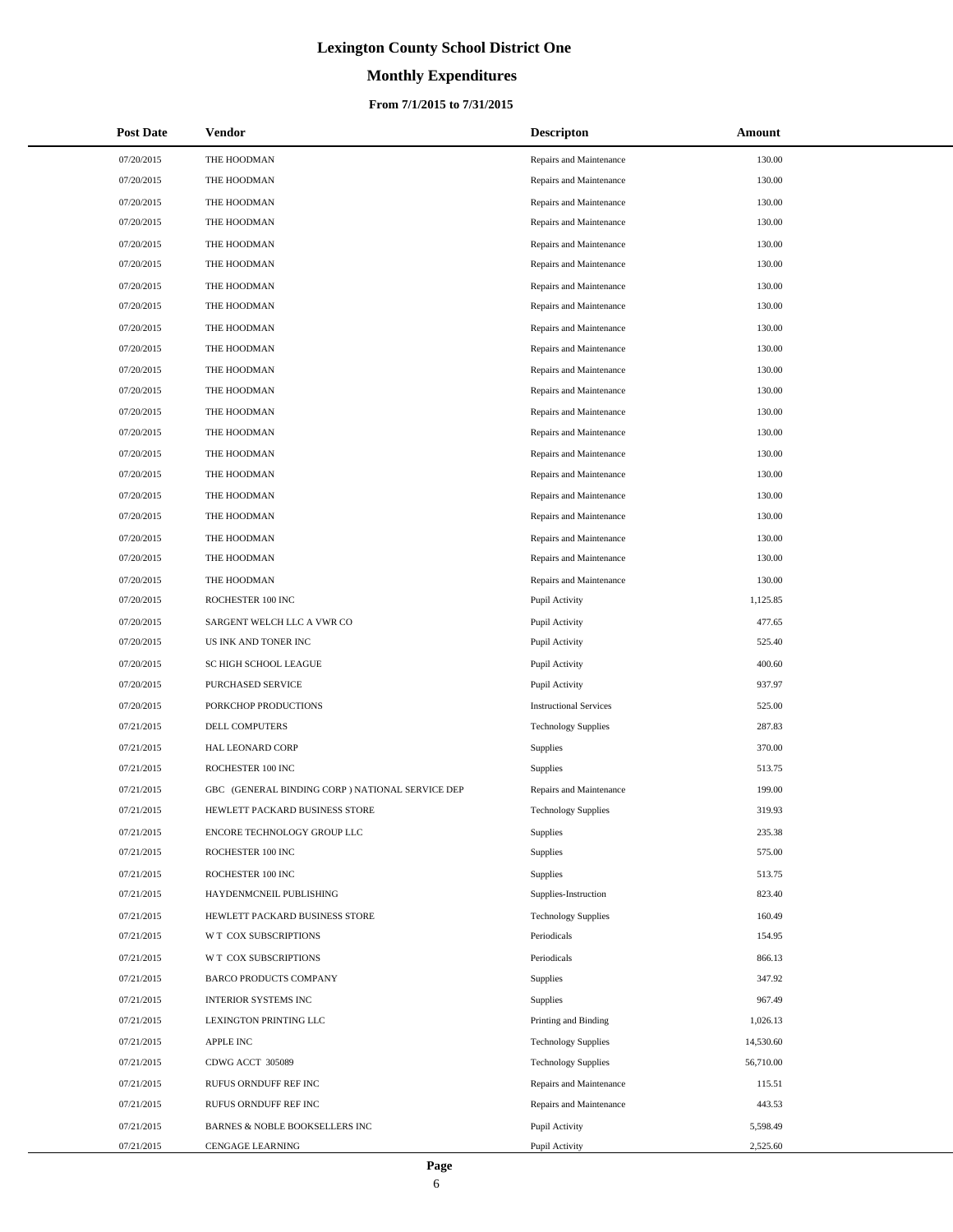# **Monthly Expenditures**

## **From 7/1/2015 to 7/31/2015**

| <b>Post Date</b> | Vendor                                             | <b>Descripton</b>       | Amount    |
|------------------|----------------------------------------------------|-------------------------|-----------|
| 07/21/2015       | <b>CENGAGE LEARNING</b>                            | Pupil Activity          | 3,337.75  |
| 07/21/2015       | NASCO                                              | Pupil Activity          | 247.04    |
| 07/21/2015       | FORMS AND SUPPLY INC (FSI)                         | Pupil Activity          | 311.05    |
| 07/21/2015       | CAROLINA BIOLOGICAL SUPPLY CO                      | Pupil Activity          | 178.16    |
| 07/22/2015       | SCHOOL SPECIALTY INC                               | Supplies                | 222.60    |
| 07/22/2015       | KURTZ BROS DBA BENDER BURKOT EAST COAST SCHOOL SUP | <b>Supplies</b>         | 111.58    |
| 07/22/2015       | ROCHESTER 100 INC                                  | <b>Supplies</b>         | 828.00    |
| 07/22/2015       | SCHOOL SPECIALTY INC                               | <b>Supplies</b>         | 355.58    |
| 07/22/2015       | SCHOOL SPECIALTY INC                               | <b>Supplies</b>         | 859.72    |
| 07/22/2015       | SCHOOL SPECIALTY INC                               | <b>Supplies</b>         | 664.06    |
| 07/22/2015       | SCHOOL SPECIALTY INC                               | <b>Supplies</b>         | 360.25    |
| 07/22/2015       | FORMS AND SUPPLY INC (FSI)                         | <b>Supplies</b>         | 329.85    |
| 07/22/2015       | SCHOOL SPECIALTY INC                               | <b>Supplies</b>         | 513.13    |
| 07/22/2015       | SCHOOL SPECIALTY INC                               | <b>Supplies</b>         | 5,872.70  |
| 07/22/2015       | SCHOOL SPECIALTY INC                               | <b>Supplies</b>         | 110.25    |
| 07/22/2015       | PINE PRESS OF LEXINGTON INC                        | Printing and Binding    | 227.02    |
| 07/22/2015       | SCHOOL SPECIALTY INC                               | <b>Supplies</b>         | 624.82    |
| 07/22/2015       | SCHOOL SPECIALTY INC                               | <b>Supplies</b>         | 669.22    |
| 07/22/2015       | SELF HELP WAREHOUSE INC                            | <b>Supplies</b>         | 186.54    |
| 07/22/2015       | CHANNING BETE COMPANY                              | <b>Supplies</b>         | 240.00    |
| 07/22/2015       | BOUND TO STAY BOUND BOOKS INC                      | <b>Library Books</b>    | 105.25    |
| 07/22/2015       | SCHOOL SPECIALTY INC                               | <b>Supplies</b>         | 285.64    |
| 07/22/2015       | US INK AND TONER INC                               | <b>Supplies</b>         | 3,006.41  |
| 07/22/2015       | MIDCAROLINA ELEC COOP INC                          | <b>Public Utilities</b> | 163.00    |
| 07/22/2015       | MIDCAROLINA ELEC COOP INC                          | <b>Public Utilities</b> | 32,921.00 |
| 07/22/2015       | SMITH AND JONES JANITORIAL SUPPLIES AND EQUIP INC  | Supplies-Maintenace     | 192.60    |
| 07/22/2015       | SMITH AND JONES JANITORIAL SUPPLIES AND EQUIP INC  | Supplies-Maintenace     | 726.53    |
| 07/22/2015       | MIDCAROLINA ELEC COOP INC                          | <b>Public Utilities</b> | 14,226.00 |
| 07/22/2015       | MIDCAROLINA ELEC COOP INC                          | <b>Public Utilities</b> | 11,879.00 |
| 07/22/2015       | MIDCAROLINA ELEC COOP INC                          | <b>Public Utilities</b> | 8,476.00  |
| 07/22/2015       | SHERWIN WILLIAMS                                   | Supplies-Maintenace     | 327.32    |
| 07/22/2015       | <b>US FOODS</b>                                    | Food                    | 1,113.80  |
| 07/22/2015       | <b>US FOODS</b>                                    | Food                    | 401.49    |
| 07/22/2015       | <b>US FOODS</b>                                    | Food                    | 2,339.52  |
| 07/22/2015       | BORDEN DAIRY CO OF SC LLC                          | Milk                    | 657.42    |
| 07/22/2015       | SCHOLASTIC CLASSROOM MAGAZINE                      | Pupil Activity          | 269.70    |
| 07/22/2015       | SCHOOL SPECIALTY INC                               | Pupil Activity          | 101.81    |
| 07/22/2015       | SCHOLASTIC CLASSROOM MAGAZINE                      | Pupil Activity          | 2,740.79  |
| 07/22/2015       | MEADOW GLEN ELEMENTARY                             | Pupil Activity          | 134.10    |
| 07/22/2015       | SCHOOL SPECIALTY INC                               | Pupil Activity          | 1,033.37  |
| 07/22/2015       | <b>BRAINPOP.COM LLC</b>                            | Pupil Activity          | 1,695.00  |
| 07/22/2015       | SC DEPARTMENT OF REVENUE (SALES TAX RETURN)        | Pupil Activity          | 118.65    |
| 07/22/2015       | CAROLINA BIOLOGICAL SUPPLY CO                      | Pupil Activity          | 765.81    |
| 07/22/2015       | SCHOLASTIC INC                                     | Pupil Activity          | 208.75    |
| 07/22/2015       | HELLE, COREY                                       | Pupil Activity          | 765.00    |
| 07/23/2015       | REALLY GOOD STUFF                                  | <b>Supplies</b>         | 159.96    |
| 07/23/2015       | SCHOOL SPECIALTY INC                               | <b>Supplies</b>         | 255.15    |
| 07/23/2015       | SCHOOL SPECIALTY INC                               | <b>Supplies</b>         | 160.94    |

÷.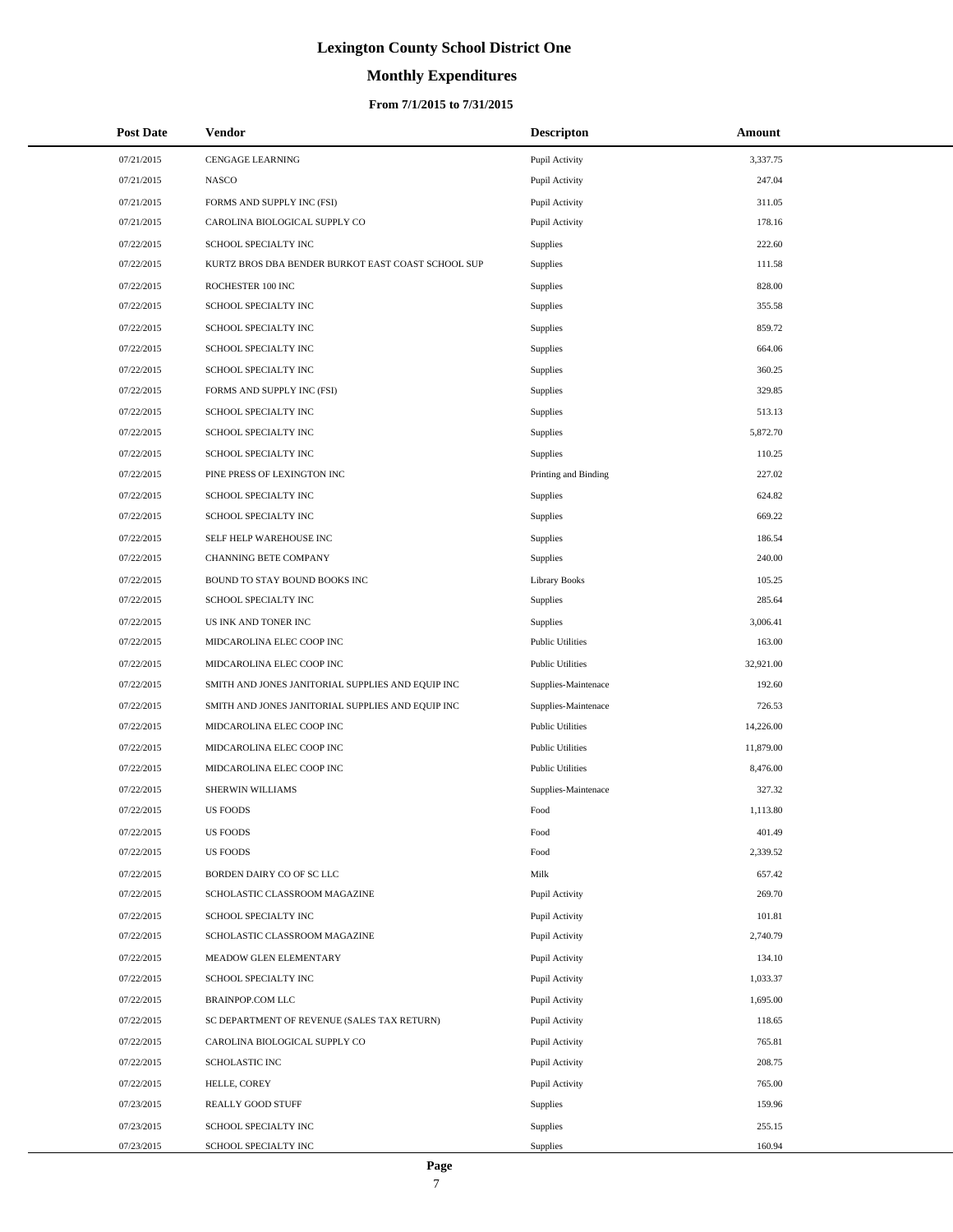# **Monthly Expenditures**

## **From 7/1/2015 to 7/31/2015**

| <b>Post Date</b> | <b>Vendor</b>                                | <b>Descripton</b>          | Amount    |
|------------------|----------------------------------------------|----------------------------|-----------|
| 07/23/2015       | SCHOOL SPECIALTY INC                         | Supplies                   | 2,494.02  |
| 07/23/2015       | R L BRYAN CO TEXTBOOK DEPOSITORY             | Supplies                   | 5,060.00  |
| 07/23/2015       | DELL COMPUTERS                               | Supplies                   | 559.57    |
| 07/23/2015       | SCHOOL SPECIALTY INC                         | Supplies                   | 545.17    |
| 07/23/2015       | FORMS AND SUPPLY INC (FSI)                   | Supplies                   | 109.94    |
| 07/23/2015       | BLICK ART MATERIALS LLC                      | Supplies                   | 131.73    |
| 07/23/2015       | FISHER SCIENTIFIC COMPANY LLC                | Supplies-Instruction       | 1,091.43  |
| 07/23/2015       | <b>PURCHASE POWER</b>                        | Supplies                   | 1,000.00  |
| 07/23/2015       | BOUND TO STAY BOUND BOOKS INC                | <b>Library Books</b>       | 1,380.68  |
| 07/23/2015       | PURCHASED SERVICE                            | Travel                     | 362.10    |
| 07/23/2015       | FORMS AND SUPPLY INC (FSI)                   | Supplies                   | 358.10    |
| 07/23/2015       | LEXINGTON PRINTING LLC                       | Supplies                   | 398.04    |
| 07/23/2015       | WP LAW INC                                   | Supplies-Maintenace        | 374.03    |
| 07/23/2015       | <b>WW GRAINGER</b>                           | Supplies-Maintenace        | 221.70    |
| 07/23/2015       | PENHALL COMPANY                              | Repairs and Maintenance    | 475.00    |
| 07/23/2015       | <b>WW GRAINGER</b>                           | Supplies-Maintenace        | 332.56    |
| 07/23/2015       | <b>WW GRAINGER</b>                           | Supplies-Maintenace        | 581.44    |
| 07/23/2015       | PURCHASED SERVICE                            | Travel                     | 936.80    |
| 07/23/2015       | SC DEPARTMENT OF SOCIAL SERVICES             | Other Prof & Tech Service  | 536.00    |
| 07/23/2015       | FORMS AND SUPPLY INC (FSI)                   | Supplies                   | 120.81    |
| 07/23/2015       | CDWG ACCT 305089                             | <b>Technology Supplies</b> | 1,011.15  |
| 07/23/2015       | <b>HEINEMANN</b>                             | Supplies                   | 975.00    |
| 07/23/2015       | PURCHASED SERVICE                            | Travel                     | 437.50    |
| 07/23/2015       | PURCHASED SERVICE                            | Travel                     | 128.00    |
| 07/23/2015       | LEXINGTON PRINTING LLC                       | Pupil Activity             | 469.73    |
| 07/23/2015       | R L BRYAN CO TEXTBOOK DEPOSITORY             | Pupil Activity             | 5,966.00  |
| 07/23/2015       | REALLY GOOD STUFF                            | Pupil Activity             | 376.60    |
| 07/23/2015       | <b>EDVOTEK</b>                               | Pupil Activity             | 176.93    |
| 07/23/2015       | POCKET NURSE                                 | Pupil Activity             | 123.62    |
| 07/23/2015       | T AND T SPORTS                               | Pupil Activity             | 532.24    |
| 07/23/2015       | <b>UCA SUMMER CAMPS</b>                      | Pupil Activity             | 14,060.00 |
| 07/27/2015       | SCHOOL SPECIALTY INC                         | Supplies                   | 519.01    |
| 07/27/2015       | TRIUNE MARKETING CO                          | Supplies                   | 543.56    |
| 07/27/2015       | SCHOOL SPECIALTY INC                         | Supplies                   | 874.09    |
| 07/27/2015       | SCHOOL SPECIALTY INC                         | Supplies                   | 605.00    |
| 07/27/2015       | HANDWRITING WITHOUT TEARS BY JAN Z OLSEN OTR | Supplies                   | 4,475.06  |
| 07/27/2015       | TRIUNE MARKETING CO                          | Supplies                   | 636.65    |
| 07/27/2015       | DELL COMPUTERS                               | Supplies                   | 470.76    |
| 07/27/2015       | DIGITAL OFFICE SOLUTIONS INC                 | Supplies                   | 212.93    |
| 07/27/2015       | PINE PRESS OF LEXINGTON INC                  | Printing and Binding       | 305.60    |
| 07/27/2015       | <b>DELL COMPUTERS</b>                        | Supplies                   | 2,495.08  |
| 07/27/2015       | SCHOOL SPECIALTY INC                         | Supplies                   | 119.99    |
| 07/27/2015       | FORMS AND SUPPLY INC (FSI)                   | Supplies                   | 178.22    |
| 07/27/2015       | SCHOOL SPECIALTY INC                         | Supplies                   | 569.99    |
| 07/27/2015       | TRIUNE MARKETING CO                          | <b>Supplies</b>            | 679.45    |
| 07/27/2015       | LEXINGTON PRINTING LLC                       | Printing and Binding       | 127.33    |
| 07/27/2015       | VINING'S LAWN AND LANDSCAPING INC            | Repairs and Maintenance    | 1,589.00  |
| 07/27/2015       | SCHOOL SPECIALTY INC                         | Supplies                   | 1,553.88  |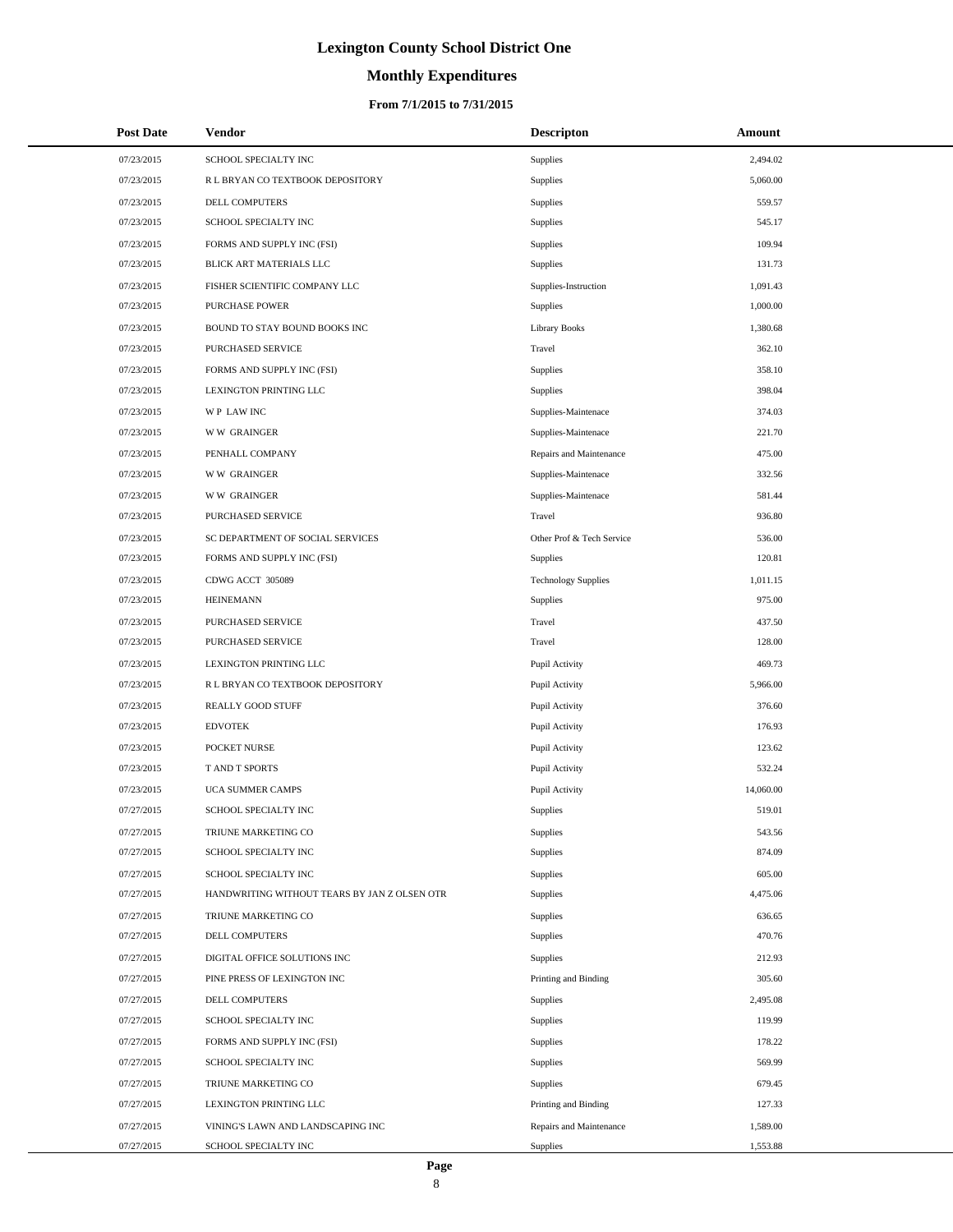# **Monthly Expenditures**

### **From 7/1/2015 to 7/31/2015**

| <b>Post Date</b> | Vendor                                            | <b>Descripton</b>          | Amount   |
|------------------|---------------------------------------------------|----------------------------|----------|
| 07/27/2015       | FORMS AND SUPPLY INC (FSI)                        | <b>Supplies</b>            | 200.28   |
| 07/27/2015       | PINE PRESS OF LEXINGTON INC                       | Supplies                   | 315.28   |
| 07/27/2015       | LEXINGTON PRINTING LLC                            | <b>Supplies</b>            | 105.93   |
| 07/27/2015       | L R HOOK TIRE CO INC                              | Supplies-Maintenace        | 309.12   |
| 07/27/2015       | DADE PAPER AND BAG CO                             | Supplies-Maintenace        | 3,009.70 |
| 07/27/2015       | H L SHEALY CO                                     | Supplies-Maintenace        | 105.93   |
| 07/27/2015       | SMITH AND JONES JANITORIAL SUPPLIES AND EQUIP INC | Supplies-Maintenace        | 203.30   |
| 07/27/2015       | H L SHEALY CO                                     | Supplies-Maintenace        | 105.93   |
| 07/27/2015       | H L SHEALY CO                                     | Supplies-Maintenace        | 105.93   |
| 07/27/2015       | <b>INTERSTATE SOLUTIONS</b>                       | Supplies-Maintenace        | 221.97   |
| 07/27/2015       | H L SHEALY CO                                     | Supplies-Maintenace        | 178.91   |
| 07/27/2015       | DADE PAPER AND BAG CO                             | Supplies-Maintenace        | 559.18   |
| 07/27/2015       | FORMS AND SUPPLY INC (FSI)                        | Supplies-Maintenace        | 121.21   |
| 07/27/2015       | SMITH AND JONES JANITORIAL SUPPLIES AND EQUIP INC | Supplies-Maintenace        | 203.30   |
| 07/27/2015       | SMITH AND JONES JANITORIAL SUPPLIES AND EQUIP INC | Supplies-Maintenace        | 620.07   |
| 07/27/2015       | FERGUSON ENTERPRISES INC FEI 27                   | Supplies-Maintenace        | 874.22   |
| 07/27/2015       | H L SHEALY CO                                     | Supplies-Maintenace        | 105.93   |
| 07/27/2015       | SOUTHEASTERN PAPER                                | Supplies-Maintenace        | 1,732.12 |
| 07/27/2015       | SMITH AND JONES JANITORIAL SUPPLIES AND EQUIP INC | Supplies-Maintenace        | 887.30   |
| 07/27/2015       | <b>INTERSTATE SOLUTIONS</b>                       | Supplies-Maintenace        | 737.48   |
| 07/27/2015       | H L SHEALY CO                                     | Supplies-Maintenace        | 178.91   |
| 07/27/2015       | SOUTHEASTERN PAPER                                | Supplies-Maintenace        | 1,327.96 |
| 07/27/2015       | H L SHEALY CO                                     | Supplies-Maintenace        | 178.90   |
| 07/27/2015       | SMITH AND JONES JANITORIAL SUPPLIES AND EQUIP INC | Supplies-Maintenace        | 950.16   |
| 07/27/2015       | H L SHEALY CO                                     | Supplies-Maintenace        | 162.64   |
| 07/27/2015       | SMITH AND JONES JANITORIAL SUPPLIES AND EQUIP INC | Supplies-Maintenace        | 191.00   |
| 07/27/2015       | DADE PAPER AND BAG CO                             | Supplies-Maintenace        | 250.81   |
| 07/27/2015       | TRITEK FIRE AND SECURITY LLC                      | Repairs and Maintenance    | 393.43   |
| 07/27/2015       | SMITH AND JONES JANITORIAL SUPPLIES AND EQUIP INC | Supplies-Maintenace        | 1,080.28 |
| 07/27/2015       | SOUTHEASTERN PAPER                                | Supplies-Maintenace        | 1,443.43 |
| 07/27/2015       | H L SHEALY CO                                     | Supplies-Maintenace        | 178.90   |
| 07/27/2015       | H L SHEALY CO                                     | Supplies-Maintenace        | 162.64   |
| 07/27/2015       | SOUTHEASTERN PAPER                                | Supplies-Maintenace        | 721.72   |
| 07/27/2015       | SOUTHEASTERN PAPER                                | Supplies-Maintenace        | 1,443.43 |
| 07/27/2015       | MOTOROLA SOLUTIONS                                | Repairs and Maintenance    | 316.30   |
| 07/27/2015       | <b>DELL COMPUTERS</b>                             | <b>Technology Supplies</b> | 3,781.38 |
| 07/27/2015       | <b>BOOKSOURCE</b>                                 | <b>Supplies</b>            | 535.88   |
| 07/27/2015       | HANDWRITING WITHOUT TEARS BY JAN Z OLSEN OTR      | <b>Supplies</b>            | 2,937.15 |
| 07/27/2015       | <b>HEINEMANN</b>                                  | <b>Supplies</b>            | 5,177.50 |
| 07/27/2015       | <b>HEINEMANN</b>                                  | Supplies                   | 1,560.00 |
| 07/27/2015       | <b>GS2 ENGINEERING INC</b>                        | Building                   | 5,521.00 |
| 07/27/2015       | PALMETTO CONSTRUCTION SERVICES                    | Building                   | 340.00   |
| 07/27/2015       | <b>CRANDALL CORP</b>                              | Pupil Activity             | 350.00   |
| 07/27/2015       | R L BRYAN CO TEXTBOOK DEPOSITORY                  | Pupil Activity             | 1,960.00 |
| 07/27/2015       | PREMIER AGENDAS INC NATIONAL SALES SUPPORT        | Pupil Activity             | 454.50   |
| 07/27/2015       | SIGN A RAMA                                       | Pupil Activity             | 311.44   |
| 07/27/2015       | T AND T SPORTS                                    | Pupil Activity             | 288.91   |
| 07/27/2015       | T AND T SPORTS                                    | Pupil Activity             | 419.44   |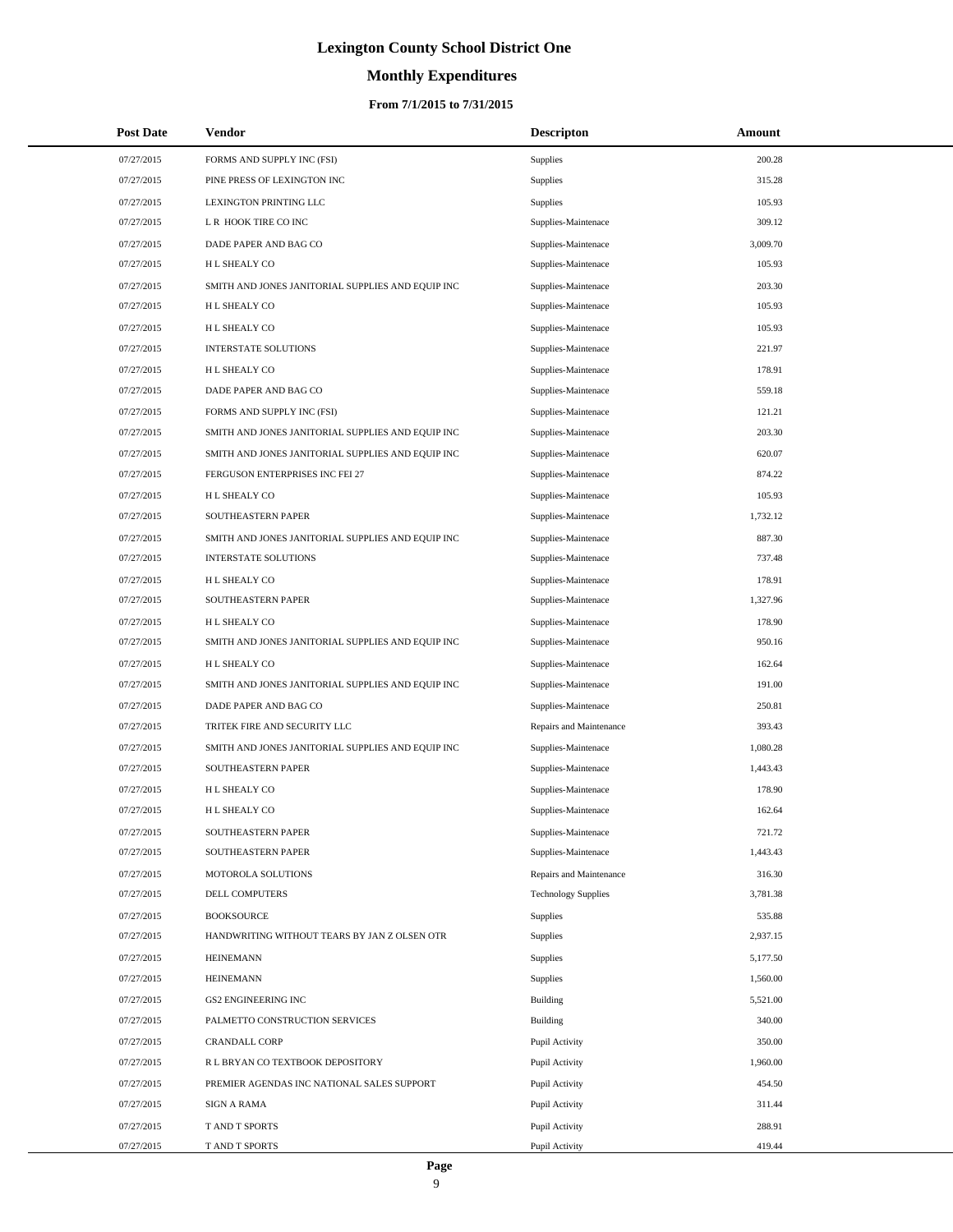# **Monthly Expenditures**

## **From 7/1/2015 to 7/31/2015**

| <b>Post Date</b> | Vendor                                            | <b>Descripton</b>          | Amount    |
|------------------|---------------------------------------------------|----------------------------|-----------|
| 07/28/2015       | FRANKLIN COVEY CO (EDUCATION DIV)                 | Inst Prog Improvement      | 2,072.74  |
| 07/28/2015       | US INK AND TONER INC                              | <b>Supplies</b>            | 1,444.98  |
| 07/28/2015       | SCHOOL SPECIALTY INC                              | <b>Supplies</b>            | 610.50    |
| 07/28/2015       | FORMS AND SUPPLY INC (FSI)                        | Supplies                   | 394.21    |
| 07/28/2015       | TRIUNE MARKETING CO                               | Supplies                   | 339.73    |
| 07/28/2015       | PRESENTATION SYSTEMS SOUTH INC                    | Supplies                   | 1,725.19  |
| 07/28/2015       | US INK AND TONER INC                              | <b>Supplies</b>            | 882.47    |
| 07/28/2015       | SCHOOL SPECIALTY INC                              | Supplies                   | 2,007.49  |
| 07/28/2015       | FORMS AND SUPPLY INC (FSI)                        | Supplies                   | 1,716.51  |
| 07/28/2015       | SC DEPARTMENT OF REVENUE (SALES TAX RETURN)       | Supplies                   | 181.68    |
| 07/28/2015       | US INK AND TONER INC                              | <b>Supplies</b>            | 4,176.44  |
| 07/28/2015       | SCHOOL NURSE SUPPLY INC                           | <b>Supplies</b>            | 152.00    |
| 07/28/2015       | <b>IXL LEARNING</b>                               | Software Renewal/Agreemen  | 1,815.00  |
| 07/28/2015       | SC DEPARTMENT OF REVENUE (SALES TAX RETURN)       | Software Renewal/Agreemen  | 127.05    |
| 07/28/2015       | VIRTUAL ENTERPRISES INTERNATL                     | Dues and Fees              | 1,800.00  |
| 07/28/2015       | FREESTYLE PHOTOGRAPHIC SUPPLIES                   | Supplies                   | 801.93    |
| 07/28/2015       | SCHOOL SPECIALTY INC                              | Supplies                   | 105.93    |
| 07/28/2015       | SWEETWATER EDUCA TECH DIVISION                    | Supplies                   | 1,983.55  |
| 07/28/2015       | FORMS AND SUPPLY INC (FSI)                        | Supplies                   | 1,004.94  |
| 07/28/2015       | AED SUPERSTORE ALLIED MEDICAL PRODUCTS            | <b>Supplies</b>            | 278.50    |
| 07/28/2015       | CHANNING BETE COMPANY                             | Supplies                   | 654.00    |
| 07/28/2015       | US INK AND TONER INC                              | Supplies                   | 293.39    |
| 07/28/2015       | CALICO INDUSTRIES INC                             | Supplies-Maintenace        | 549.45    |
| 07/28/2015       | CALICO INDUSTRIES INC                             | Supplies-Maintenace        | 439.56    |
| 07/28/2015       | CALICO INDUSTRIES INC                             | Supplies-Maintenace        | 274.72    |
| 07/28/2015       | SMITH AND JONES JANITORIAL SUPPLIES AND EQUIP INC | Supplies-Maintenace        | 643.87    |
| 07/28/2015       | SOUTHEASTERN PAPER                                | Supplies-Maintenace        | 1,693.81  |
| 07/28/2015       | PALMETTO PROPANE                                  | Energy                     | 646.49    |
| 07/28/2015       | <b>CAROLINA CUSTOM SIGNS</b>                      | Supplies                   | 600.00    |
| 07/28/2015       | CAROLINA CUSTOM SIGNS                             | Supplies-Maintenace        | 2,594.75  |
| 07/28/2015       | DADE PAPER AND BAG CO                             | Supplies-Maintenace        | 1,677.55  |
| 07/28/2015       | <b>WW GRAINGER</b>                                | Supplies-Maintenace        | 107.08    |
| 07/28/2015       | CALICO INDUSTRIES INC                             | Supplies-Maintenace        | 824.17    |
| 07/28/2015       | SMITH AND JONES JANITORIAL SUPPLIES AND EQUIP INC | Repairs and Maintenance    | 130.00    |
| 07/28/2015       | CALICO INDUSTRIES INC                             | Supplies-Maintenace        | 2,082.22  |
| 07/28/2015       | FORMS AND SUPPLY INC (FSI)                        | Supplies                   | 161.84    |
| 07/28/2015       | SUNGARD PUBLIC SECTOR NATIONAL USERS GROUP        | Travel                     | 590.00    |
| 07/28/2015       | CDWG ACCT 305089                                  | <b>Technology Supplies</b> | 266.43    |
| 07/28/2015       | CDWG ACCT 305089                                  | <b>Technology Supplies</b> | 381.35    |
| 07/28/2015       | LEXIA LEARNING SYSTEMS INC                        | Software Renewal/Agreemen  | 20,544.00 |
| 07/28/2015       | N2Y INC (NEWS 2 YOU)                              | Software Renewal/Agreemen  | 7,677.90  |
| 07/28/2015       | SC DEPARTMENT OF REVENUE (SALES TAX RETURN)       | Software Renewal/Agreemen  | 537.45    |
| 07/28/2015       | <b>EMPOWERING WRITERS LLC</b>                     | Supplies                   | 23,941.98 |
| 07/28/2015       | MCGRAW HILL EDUCATION                             | Supplies                   | 828.66    |
| 07/28/2015       | <b>HEINEMANN</b>                                  | Supplies                   | 6,131.25  |
| 07/28/2015       | <b>HEINEMANN</b>                                  | Supplies                   | 2,262.00  |
| 07/28/2015       | SC ASSOCIATION SUPERVISION AND CURRICULUM DEV     | Travel                     | 420.00    |
| 07/28/2015       | <b>GEIGER CAROLINAS</b>                           | Supplies                   | 372.23    |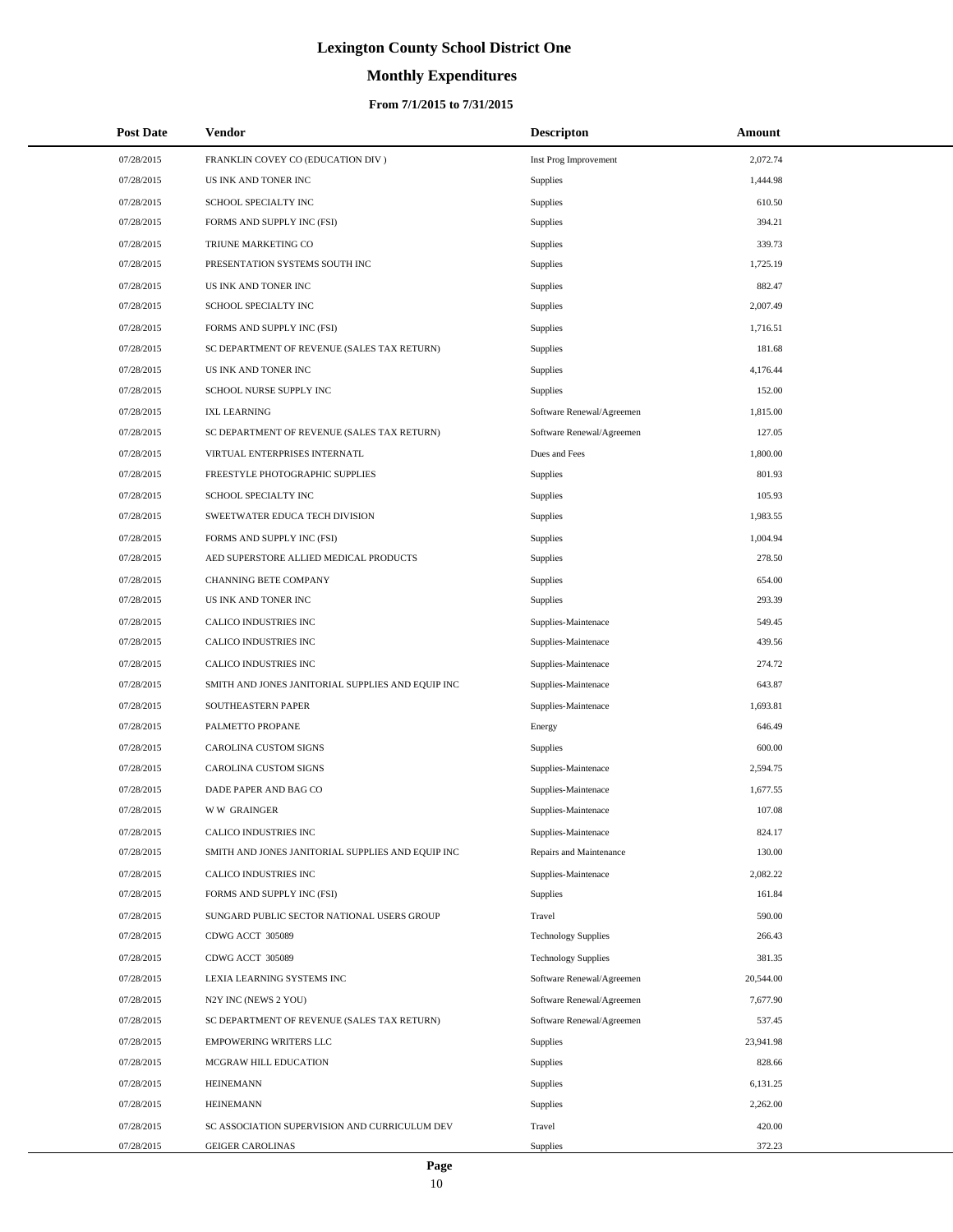# **Monthly Expenditures**

## **From 7/1/2015 to 7/31/2015**

| <b>Post Date</b> | Vendor                                            | <b>Descripton</b>          | Amount    |
|------------------|---------------------------------------------------|----------------------------|-----------|
| 07/28/2015       | THERMAL RESOURCES SALES                           | Equipment - Nonexpendable  | 14,213.88 |
| 07/28/2015       | SOUTHMED INC                                      | <b>Technology Supplies</b> | 2,363.25  |
| 07/28/2015       | ISITE SOFTWARE LLC                                | Software Renewal/Agreemen  | 890.00    |
| 07/28/2015       | DEW BUSINESS FORMS AND SYSTEMS INC                | Printing and Binding       | 4,060.00  |
| 07/28/2015       | PRO KITCHEN ONLINE LLC                            | Supplies                   | 204.01    |
| 07/28/2015       | MUSICIAN SUPPLY                                   | Pupil Activity             | 148.73    |
| 07/28/2015       | PELION HIGH SCHOOL                                | Pupil Activity             | 154.55    |
| 07/28/2015       | FLOCABULARY LLC                                   | Pupil Activity             | 1,200.00  |
| 07/28/2015       | PREMIER AGENDAS INC NATIONAL SALES SUPPORT        | Pupil Activity             | 1,676.94  |
| 07/28/2015       | SC HIGH SCHOOL LEAGUE                             | Pupil Activity             | 221.40    |
| 07/28/2015       | <b>BSN SPORTS INC</b>                             | Pupil Activity             | 1,512.64  |
| 07/28/2015       | SCHOOL SPECIALTY INC                              | Pupil Activity             | 539.82    |
| 07/28/2015       | <b>EVERBIND BOOKS</b>                             | Pupil Activity             | 378.00    |
| 07/28/2015       | PITSCO EDUCATION HEARILY AND COMPANY              | Pupil Activity             | 116.62    |
| 07/28/2015       | <b>HUDL</b>                                       | Pupil Activity             | 1,599.00  |
| 07/28/2015       | <b>BSN SPORTS INC</b>                             | Pupil Activity             | 924.48    |
| 07/28/2015       | T AND T SPORTS                                    | Pupil Activity             | 2,407.50  |
| 07/28/2015       | PELION HIGH SCHOOL                                | Pupil Activity             | 200.00    |
| 07/28/2015       | <b>CAPITOL TOURS</b>                              | Pupil Activity             | 1,963.50  |
| 07/28/2015       | PELION HIGH SCHOOL                                | Pupil Activity             | 175.50    |
| 07/28/2015       | <b>SOCIAL THINKING</b>                            | Supplies                   | 8,278.20  |
| 07/28/2015       | <b>EDGENUITY</b>                                  | Inst Prog Improvement      | 23,500.00 |
| 07/29/2015       | ACT CUSTOMER SERVICES (68)                        | Software Renewal/Agreemen  | 2,125.00  |
| 07/29/2015       | FORMS AND SUPPLY INC (FSI)                        | <b>Supplies</b>            | 107.60    |
| 07/29/2015       | SCHOOL SPECIALTY INC                              | Supplies                   | 232.19    |
| 07/29/2015       | TEACHER'S DISCOVERY (FOREIGN LANGUAGES)           | Supplies                   | 263.50    |
| 07/29/2015       | SCHOOL SPECIALTY INC                              | Supplies                   | 1,951.81  |
| 07/29/2015       | US INK AND TONER INC                              | Supplies                   | 1,903.09  |
| 07/29/2015       | FORMS AND SUPPLY INC (FSI)                        | Supplies                   | 2,428.37  |
| 07/29/2015       | RYDIN DECAL                                       | Supplies                   | 511.24    |
| 07/29/2015       | SCHOOL SPECIALTY INC                              | Supplies                   | 1,707.00  |
| 07/29/2015       | FORMS AND SUPPLY INC (FSI)                        | Supplies                   | 2,490.10  |
| 07/29/2015       | <b>ASCD</b>                                       | Dues and Fees              | 496.00    |
| 07/29/2015       | NASSP CONVENTION (NATIONAL ASSOC OF SECONDARY SCH | Dues and Fees              | 250.00    |
| 07/29/2015       | DORCHESTER SCHOOL DISTRICT TWO                    | Tuition-LEA                | 335.58    |
| 07/29/2015       | PURCHASED SERVICE                                 | Travel                     | 102.93    |
| 07/29/2015       | SCE&G                                             | <b>Public Utilities</b>    | 1,645.53  |
| 07/29/2015       | A R MARTIN COMPANY                                | Other Prof & Tech Service  | 2,250.00  |
| 07/29/2015       | SMITH AND JONES JANITORIAL SUPPLIES AND EQUIP INC | Supplies-Maintenace        | 1,052.23  |
| 07/29/2015       | SCE&G                                             | <b>Public Utilities</b>    | 13,744.07 |
| 07/29/2015       | <b>GRAYBAR ELECTRIC CO INC</b>                    | Supplies-Maintenace        | 463.40    |
| 07/29/2015       | SCE&G                                             | <b>Public Utilities</b>    | 9,134.54  |
| 07/29/2015       | SCE&G                                             | <b>Public Utilities</b>    | 31,878.78 |
| 07/29/2015       | SCE&G                                             | <b>Public Utilities</b>    | 16,418.55 |
| 07/29/2015       | SIMPLEXGRINNELL                                   | Repairs and Maintenance    | 465.00    |
| 07/29/2015       | CALICO INDUSTRIES INC                             | Supplies-Maintenace        | 274.72    |
| 07/29/2015       | <b>GRAYBAR ELECTRIC CO INC</b>                    | Supplies-Maintenace        | 110.42    |
| 07/29/2015       | REBEL YELL INC                                    | Supplies-Maintenace        | 224.70    |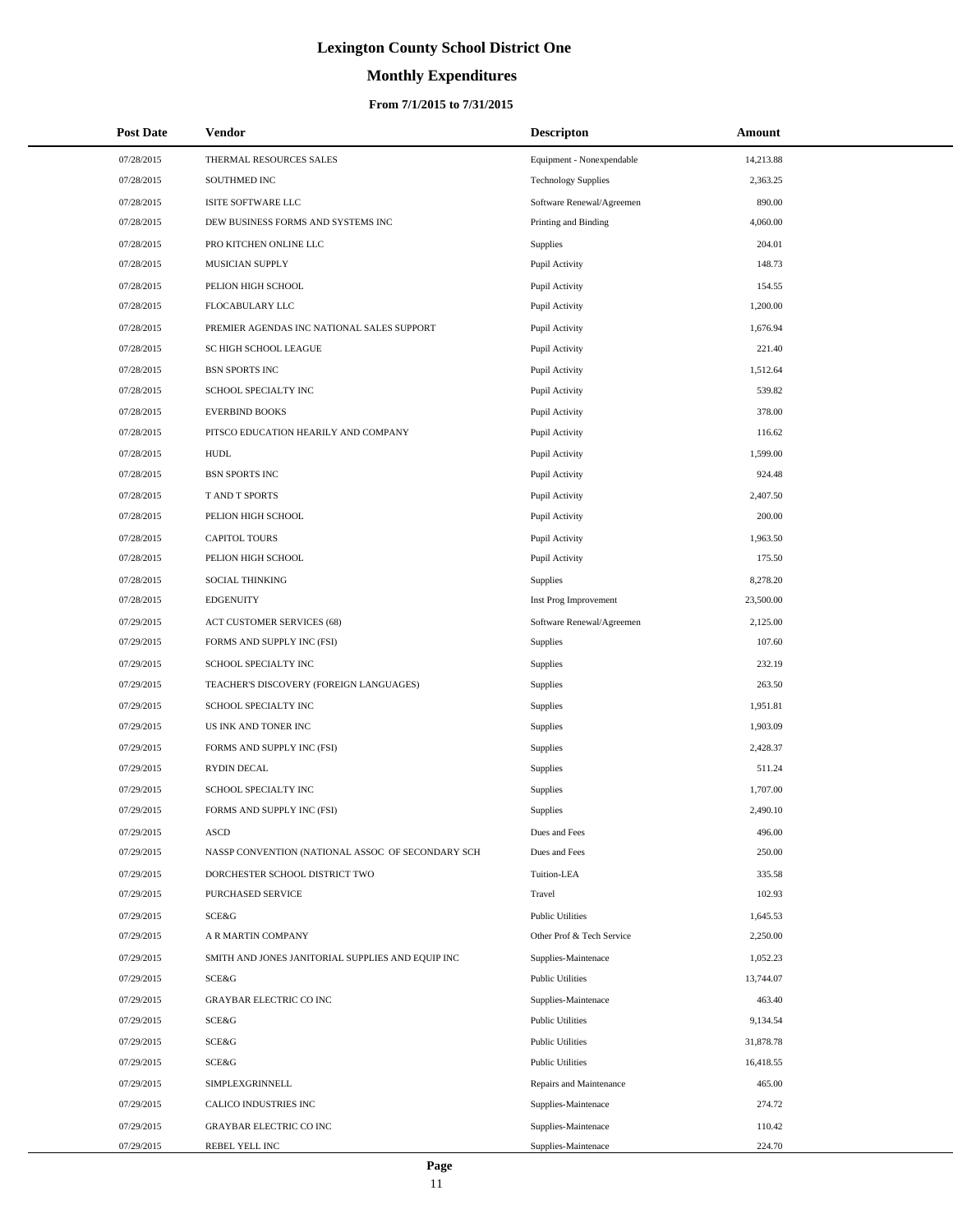# **Monthly Expenditures**

## **From 7/1/2015 to 7/31/2015**

| <b>Post Date</b> | Vendor                                            | <b>Descripton</b>          | Amount    |
|------------------|---------------------------------------------------|----------------------------|-----------|
| 07/29/2015       | TMS TOTAL MAINTENANCE SOLUTIONS                   | Supplies-Maintenace        | 494.21    |
| 07/29/2015       | <b>GRAYBAR ELECTRIC CO INC</b>                    | Supplies-Maintenace        | 160.50    |
| 07/29/2015       | ADVANCED DOOR SYSTEMS INC                         | Repairs and Maintenance    | 714.72    |
| 07/29/2015       | <b>SCE&amp;G</b>                                  | <b>Public Utilities</b>    | 9,386.07  |
| 07/29/2015       | WATTS AND ASSOCIATES ROOFING INC                  | Repairs and Maintenance    | 2,015.00  |
| 07/29/2015       | SCE&G                                             | <b>Public Utilities</b>    | 12,106.38 |
| 07/29/2015       | <b>GRAYBAR ELECTRIC CO INC</b>                    | Supplies-Maintenace        | 110.43    |
| 07/29/2015       | SCE&G                                             | <b>Public Utilities</b>    | 54,204.92 |
| 07/29/2015       | ADVANCED DOOR SYSTEMS INC                         | Repairs and Maintenance    | 2,563.00  |
| 07/29/2015       | CALICO INDUSTRIES INC                             | Supplies-Maintenace        | 3,296.67  |
| 07/29/2015       | <b>GRAYBAR ELECTRIC CO INC</b>                    | Supplies-Maintenace        | 783.88    |
| 07/29/2015       | SMITH AND JONES JANITORIAL SUPPLIES AND EQUIP INC | Supplies-Maintenace        | 303.88    |
| 07/29/2015       | TMS TOTAL MAINTENANCE SOLUTIONS                   | Supplies-Maintenace        | 121.42    |
| 07/29/2015       | SCE&G                                             | <b>Public Utilities</b>    | 11,317.51 |
| 07/29/2015       | TMS TOTAL MAINTENANCE SOLUTIONS                   | Supplies-Maintenace        | 610.22    |
| 07/29/2015       | SCE&G                                             | <b>Public Utilities</b>    | 13,471.16 |
| 07/29/2015       | THERMAL RESOURCES SALES                           | Supplies-Maintenace        | 682.66    |
| 07/29/2015       | SCE&G                                             | <b>Public Utilities</b>    | 21,866.07 |
| 07/29/2015       | <b>SIMPLEXGRINNELL</b>                            | Repairs and Maintenance    | 465.00    |
| 07/29/2015       | <b>GRAYBAR ELECTRIC CO INC</b>                    | Supplies-Maintenace        | 228.54    |
| 07/29/2015       | SHIFFLER EQUIPMENT SALES INC                      | Supplies-Maintenace        | 1,048.67  |
| 07/29/2015       | TMS TOTAL MAINTENANCE SOLUTIONS                   | Supplies-Maintenace        | 151.85    |
| 07/29/2015       | SCE&G                                             | <b>Public Utilities</b>    | 9,145.76  |
| 07/29/2015       | SCE&G                                             | <b>Public Utilities</b>    | 3,173.59  |
| 07/29/2015       | <b>GRAYBAR ELECTRIC CO INC</b>                    | Supplies-Maintenace        | 188.75    |
| 07/29/2015       | TERMINIX COMMERCIAL                               | Repairs and Maintenance    | 325.00    |
| 07/29/2015       | TMS TOTAL MAINTENANCE SOLUTIONS                   | Supplies-Maintenace        | 686.65    |
| 07/29/2015       | SCE&G                                             | <b>Public Utilities</b>    | 22,699.59 |
| 07/29/2015       | SCE&G                                             | <b>Public Utilities</b>    | 13,750.95 |
| 07/29/2015       | <b>SCE&amp;G</b>                                  | <b>Public Utilities</b>    | 10,957.95 |
| 07/29/2015       | SCE&G                                             | <b>Public Utilities</b>    | 13,905.19 |
| 07/29/2015       | SCE&G                                             | <b>Public Utilities</b>    | 24,335.90 |
| 07/29/2015       | <b>GRAYBAR ELECTRIC CO INC</b>                    | Supplies-Maintenace        | 541.85    |
| 07/29/2015       | <b>WW GRAINGER</b>                                | Supplies-Maintenace        | 353.32    |
| 07/29/2015       | SCE&G                                             | <b>Public Utilities</b>    | 81,458.72 |
| 07/29/2015       | <b>GRAYBAR ELECTRIC CO INC</b>                    | Supplies-Maintenace        | 105.67    |
| 07/29/2015       | SCE&G                                             | <b>Public Utilities</b>    | 14,097.40 |
| 07/29/2015       | SCE&G                                             | <b>Public Utilities</b>    | 226.02    |
| 07/29/2015       | SC DEPARTMENT OF REVENUE (SALES TAX RETURN)       | Software Renewal/Agreemen  | 137.71    |
| 07/29/2015       | SHI (SOFTWARE HOUSE INTN'L)                       | Software Renewal/Agreemen  | 2,360.70  |
| 07/29/2015       | FORMS AND SUPPLY INC (FSI)                        | <b>Supplies</b>            | 1,107.84  |
| 07/29/2015       | <b>APPLE INC</b>                                  | <b>Technology Supplies</b> | 77,296.80 |
| 07/29/2015       | SCHOOL SPECIALTY INC                              | Supplies                   | 373.30    |
| 07/29/2015       | SCHOOL SPECIALTY INC                              | Supplies                   | 6,305.13  |
| 07/29/2015       | SCHOOL SPECIALTY INC                              | Supplies                   | 269.96    |
| 07/29/2015       | <b>HEINEMANN</b>                                  | Supplies                   | 13,597.75 |
| 07/29/2015       | <b>HEINEMANN</b>                                  | Supplies                   | 3,260.56  |
| 07/29/2015       | <b>CENTURY GLASS</b>                              | <b>Supplies</b>            | 3,510.80  |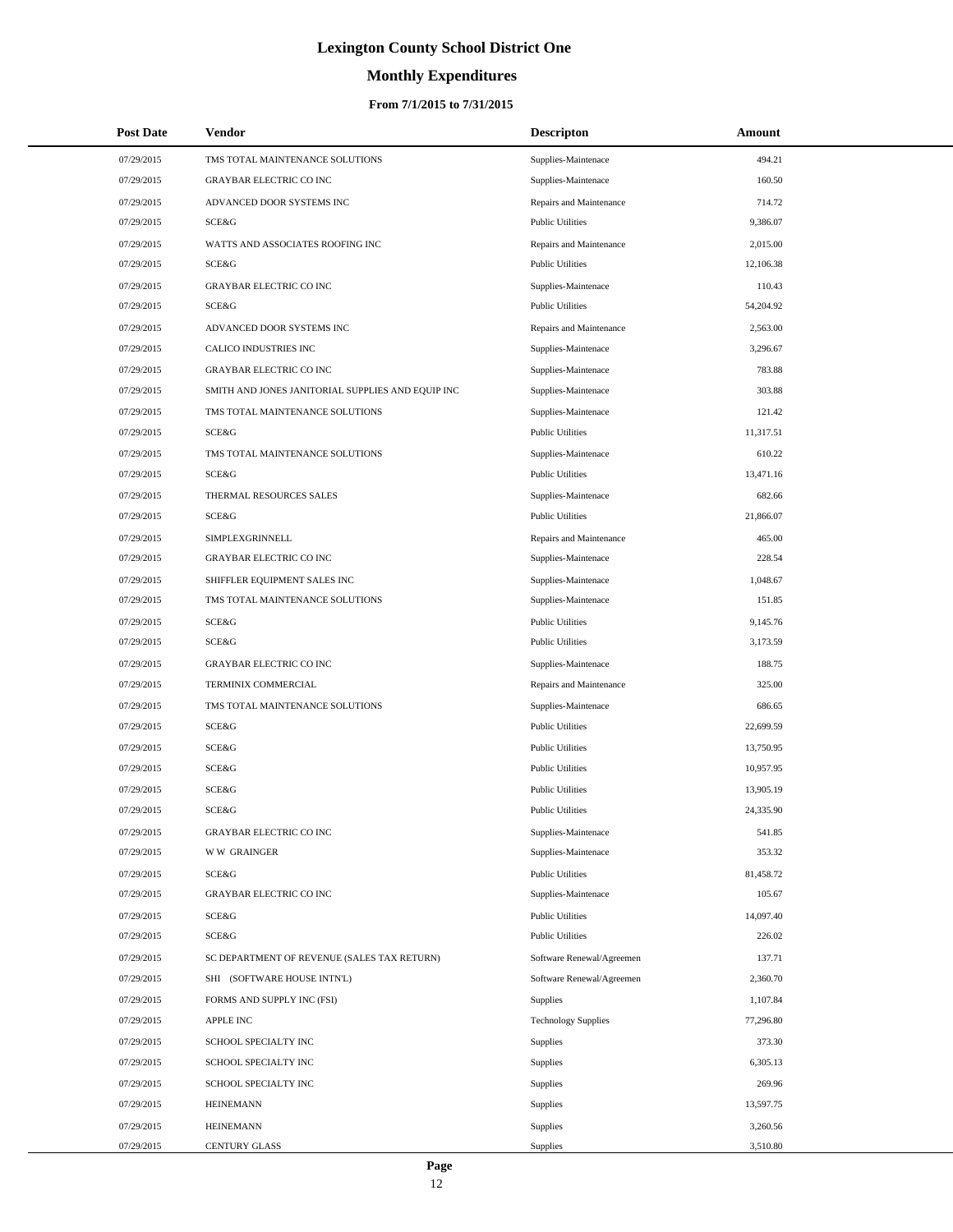# **Monthly Expenditures**

## **From 7/1/2015 to 7/31/2015**

| <b>Post Date</b> | Vendor                                            | <b>Descripton</b>          | Amount    |
|------------------|---------------------------------------------------|----------------------------|-----------|
| 07/29/2015       | THERMAL RESOURCES SALES                           | Equipment - Nonexpendable  | 24,824.00 |
| 07/29/2015       | DEWEYS SERVICE CENTER CO.                         | Repairs and Maintenance    | 2,235.00  |
| 07/29/2015       | RUFUS ORNDUFF REF INC                             | Repairs and Maintenance    | 273.70    |
| 07/29/2015       | DEWEYS SERVICE CENTER CO.                         | Repairs and Maintenance    | 2,235.00  |
| 07/29/2015       | DEWEYS SERVICE CENTER CO.                         | Repairs and Maintenance    | 2,235.00  |
| 07/29/2015       | RUFUS ORNDUFF REF INC                             | Repairs and Maintenance    | 656.30    |
| 07/29/2015       | DEWEYS SERVICE CENTER CO.                         | Repairs and Maintenance    | 2,235.00  |
| 07/29/2015       | DEWEYS SERVICE CENTER CO.                         | Repairs and Maintenance    | 2,235.00  |
| 07/29/2015       | RUFUS ORNDUFF REF INC                             | Repairs and Maintenance    | 299.72    |
| 07/29/2015       | DEWEYS SERVICE CENTER CO.                         | Repairs and Maintenance    | 2,235.00  |
| 07/29/2015       | DEWEYS SERVICE CENTER CO.                         | Repairs and Maintenance    | 2,235.00  |
| 07/29/2015       | DEWEYS SERVICE CENTER CO.                         | Repairs and Maintenance    | 2,235.00  |
| 07/29/2015       | DEWEYS SERVICE CENTER CO.                         | Repairs and Maintenance    | 2,235.00  |
| 07/29/2015       | COSENTINO, ANDREW A                               | Pupil Activity             | 1,800.00  |
| 07/29/2015       | <b>MARIANNA</b>                                   | Pupil Activity             | 1,159.00  |
| 07/29/2015       | MSC INDUSTRIAL SUPPLY CO                          | Pupil Activity             | 457.40    |
| 07/29/2015       | CASH                                              | Pupil Activity             | 450.00    |
| 07/29/2015       | NEW PROVIDENCE ELEMENTARY                         | Pupil Activity             | 600.00    |
| 07/29/2015       | CASH                                              | Pupil Activity             | 550.00    |
| 07/29/2015       | PREMIER AGENDAS INC NATIONAL SALES SUPPORT        | Pupil Activity             | 1,503.03  |
| 07/29/2015       | HAL LEONARD CORP                                  | Pupil Activity             | 185.00    |
| 07/29/2015       | MOORE MEDICAL CORP                                | Pupil Activity             | 1,359.73  |
| 07/29/2015       | SC HIGH SCHOOL LEAGUE                             | Pupil Activity             | 3,233.05  |
| 07/29/2015       | T AND T SPORTS                                    | Pupil Activity             | 2,201.53  |
| 07/29/2015       | FELLOWSHIP OF CHRISTIAN ATHLETES                  | Pupil Activity             | 8,195.00  |
| 07/29/2015       | DAVIS, ANTONIO                                    | Pupil Activity             | 1,400.00  |
| 07/29/2015       | FCA (FELLOW OF CHRISTIAN ATH) SOUTH CAROLINA/MIDL | Pupil Activity             | 2,090.00  |
| 07/29/2015       | AMERICAN CHEER XTREME (ACX)                       | Pupil Activity             | 650.00    |
| 07/29/2015       | YOUNG TRANSPORTATION                              | Pupil Activity             | 6,975.00  |
| 07/30/2015       | <b>CAMCOR</b>                                     | Supplies                   | 214.01    |
| 07/30/2015       | HAL LEONARD CORP                                  | Supplies                   | 185.00    |
| 07/30/2015       | <b>HEINEMANN</b>                                  | Supplies                   | 36,215.25 |
| 07/30/2015       | CAMCOR                                            | Supplies                   | 214.02    |
| 07/30/2015       | CABLE MATTERS INC                                 | <b>Technology Supplies</b> | 484.20    |
| 07/30/2015       | SCHOOL SPECIALTY INC                              | Supplies                   | 108.95    |
| 07/30/2015       | TRIUNE MARKETING CO                               | Supplies                   | 1,087.12  |
| 07/30/2015       | SOUTHERN EDUCATIONAL SYSTEMS INC                  | Travel                     | 1,070.00  |
| 07/30/2015       | <b>JW PEPPER</b>                                  | Supplies                   | 1,338.90  |
| 07/30/2015       | PROJECT LEAD THE WAY INC                          | Supplies-Instruction       | 518.00    |
| 07/30/2015       | W T COX SUBSCRIPTIONS                             | Periodicals                | 451.25    |
| 07/30/2015       | <b>APPLE INC</b>                                  | <b>Technology Supplies</b> | 262.15    |
| 07/30/2015       | PURCHASED SERVICE                                 | Travel                     | 196.00    |
| 07/30/2015       | PURCHASED SERVICE                                 | Travel                     | 422.40    |
| 07/30/2015       | <b>JIM HUDSON FORD</b>                            | Repairs and Maintenance    | 589.94    |
| 07/30/2015       | <b>CLEAN AIRE INC</b>                             | Other Prof & Tech Service  | 935.00    |
| 07/30/2015       | WP LAW INC                                        | Repairs and Maintenance    | 1,663.09  |
| 07/30/2015       | WP LAW INC                                        | Supplies-Maintenace        | 1,034.01  |
| 07/30/2015       | GILBERTSUMMIT RURAL WATER DISTRICT                | <b>Public Utilities</b>    | 300.26    |